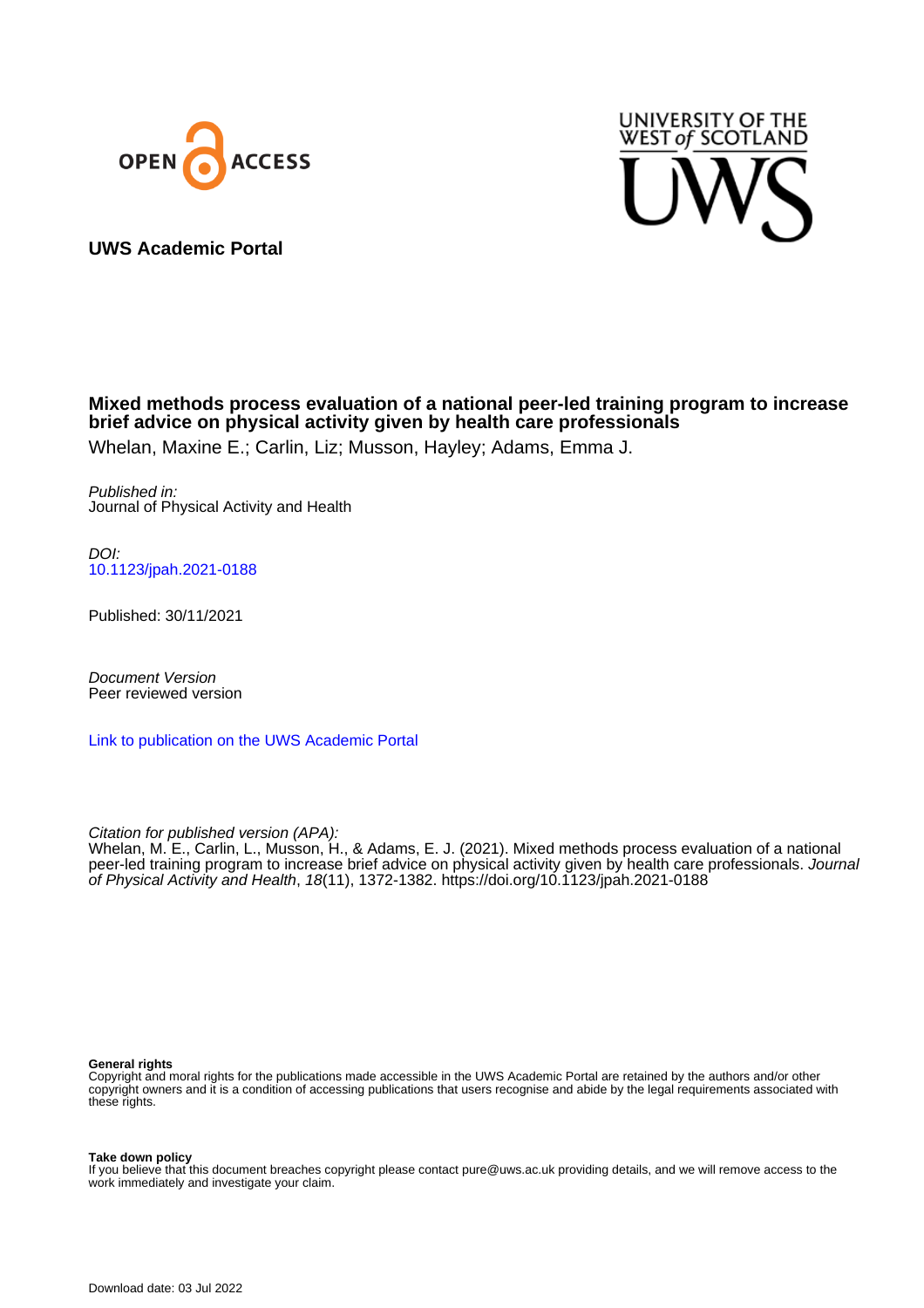Whelan, M. E., Carlin, L., Musson, H., & Adams, E. J. (2021). Mixed methods process evaluation of a national peer-led training program to increase brief advice on physical activity given by health care professionals. Journal of Physical Activity and Health.

Accepted author manuscript version reprinted, by permission, from International Journal of Sports Physiology and Performance, 2020, https://doi.org/10.1123/jpah.2021-0188. © Human Kinetics, Inc.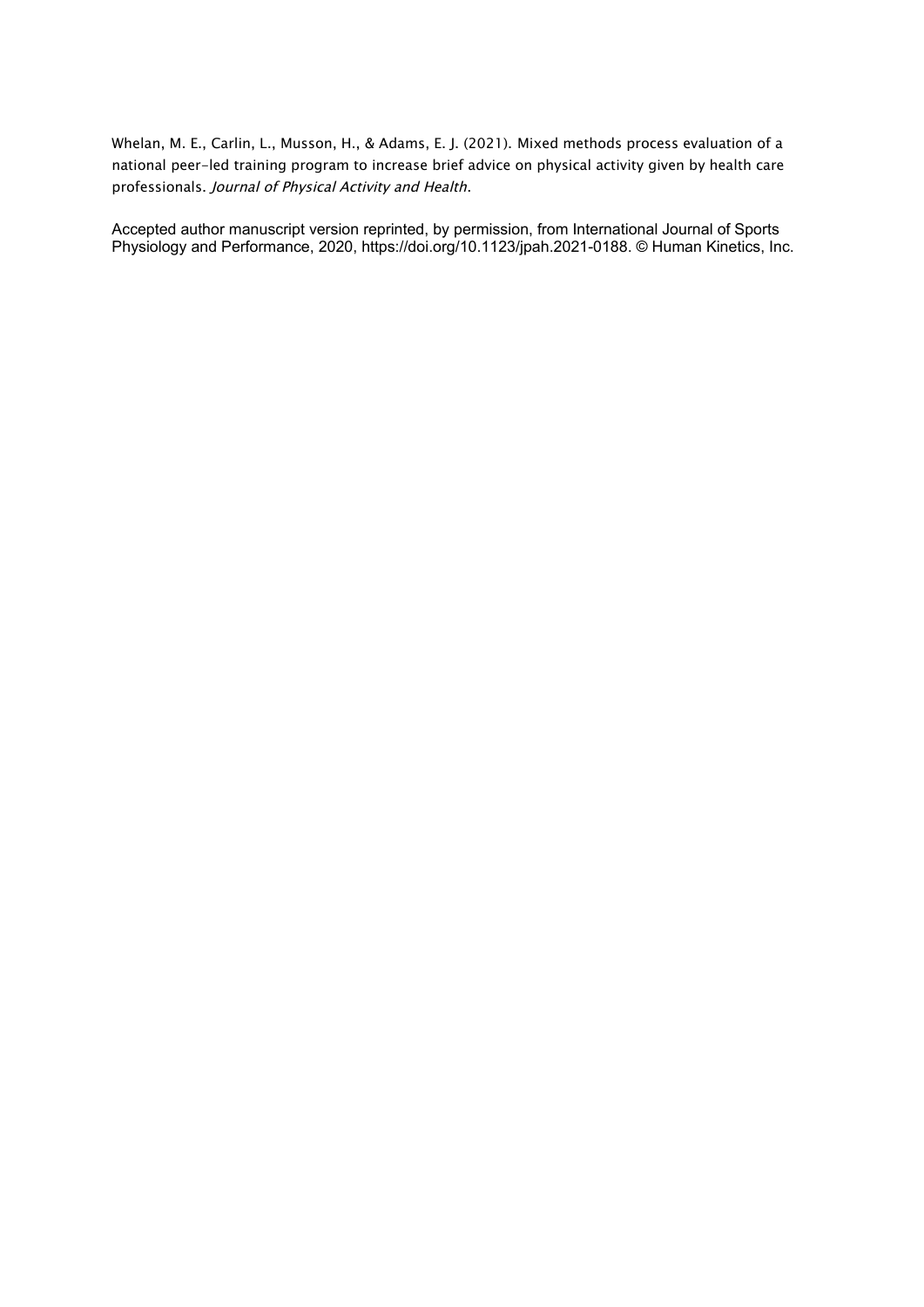### Abstract

**Introduction**: Healthcare professionals are well-positioned to encourage physical activity. The Clinical Champions Physical Activity Training Programme (CCTP) aimed to increase population-level physical activity across England. This study aimed to (i) evaluate CCTP uptake and utilisation; (ii) explore CCTP fidelity, barriers, facilitators and satisfaction; and (iii) provide recommendations for programme improvement.

**Methods**: Physical Activity Clinical Champions were recruited and trained to deliver training to other healthcare professionals about physical activity. The RE-AIM framework was used to conduct a process evaluation using data collected from CCTP training sessions delivered (often at hospitals and General Practitioner surgeries) between February-December 2018.

**Results**: 509 training sessions were delivered, with 89% of sessions delivered by doctor/physician and nurse Clinical Champions. 8,917 healthcare professionals attended a training session. Sessions lasted on average 1hr 28min and core slide sets were used in 65% of sessions. Barriers related to arranging the sessions and time available to deliver sessions.

**Conclusion**: The process evaluation demonstrated a national peer-led training programme can reach all geographical regions of England; however, barriers need to be addressed. Recommendations include providing more administrative support to the Clinical Champions, improving communication and advertising to raise awareness of the CCTP, and standardising training session duration and content.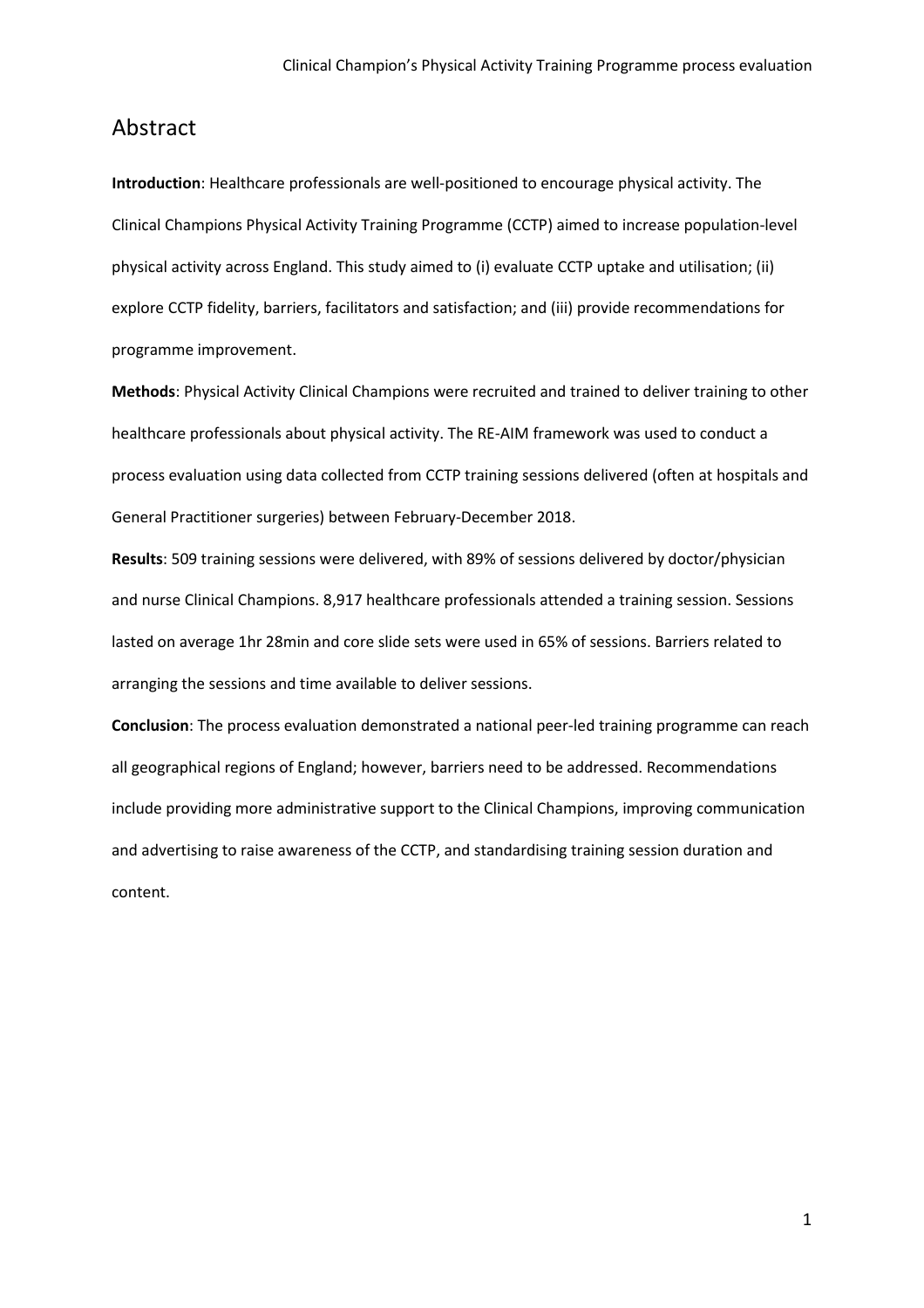### **Text**

## **Background**

Encouraging people to be physically active is a global public health message.1 The health benefits of physical activity include the primary and secondary prevention of several long-term conditions (e.g., hypertension, diabetes, cancer, depression) and premature mortality. <sup>2</sup> Primary prevention eludes to the prevention of disease before it occurs and secondary prevention reduces the impact of a disease that has already occurred. Physical inactivity is responsible for a substantial global economic burden, costing healthcare systems more than \$50 billion worldwide in 2013, losses in productivity and related deaths.<sup>3</sup> Based on Health Survey for England data, only 62% of the population are attaining sufficient levels of physical activity to benefit health. <sup>4</sup> However, this number is likely to be lower given the social desirability issues with using self-reported data.<sup>5</sup> In addition, 1 in 4 people are currently living with more than one long-term condition. $^6$ 

Despite efforts to increase physical activity, participation remains insufficient<sup>7</sup> and further interventions are needed to address this. There is evidence of effectiveness for many interventions<sup>8,9</sup> and policy support for physical activity promotion in England. <sup>10</sup> Despite this, population levels of physical activity remain largely unchanged. This could be due to failure to translate evidence into practice, failure to develop evidence based policy and practice<sup>11</sup> and challenges in implementing and scaling up interventions in real world settings.<sup>12</sup> Further interventions are therefore needed. Training the healthcare professional workforce to deliver brief advice offers the opportunity to reach a large proportion of the population. Healthcare professionals in the primary care and secondary care setting (including General Practitioners [family physicians], nurses, pharmacists, health psychologists and physiotherapists) are in an optimal position to encourage people to be more physically active. Their involvement in physical activity promotion can build on providing advice about smoking cessation, alcohol intake and healthier diets. However, it is evident that as a workforce healthcare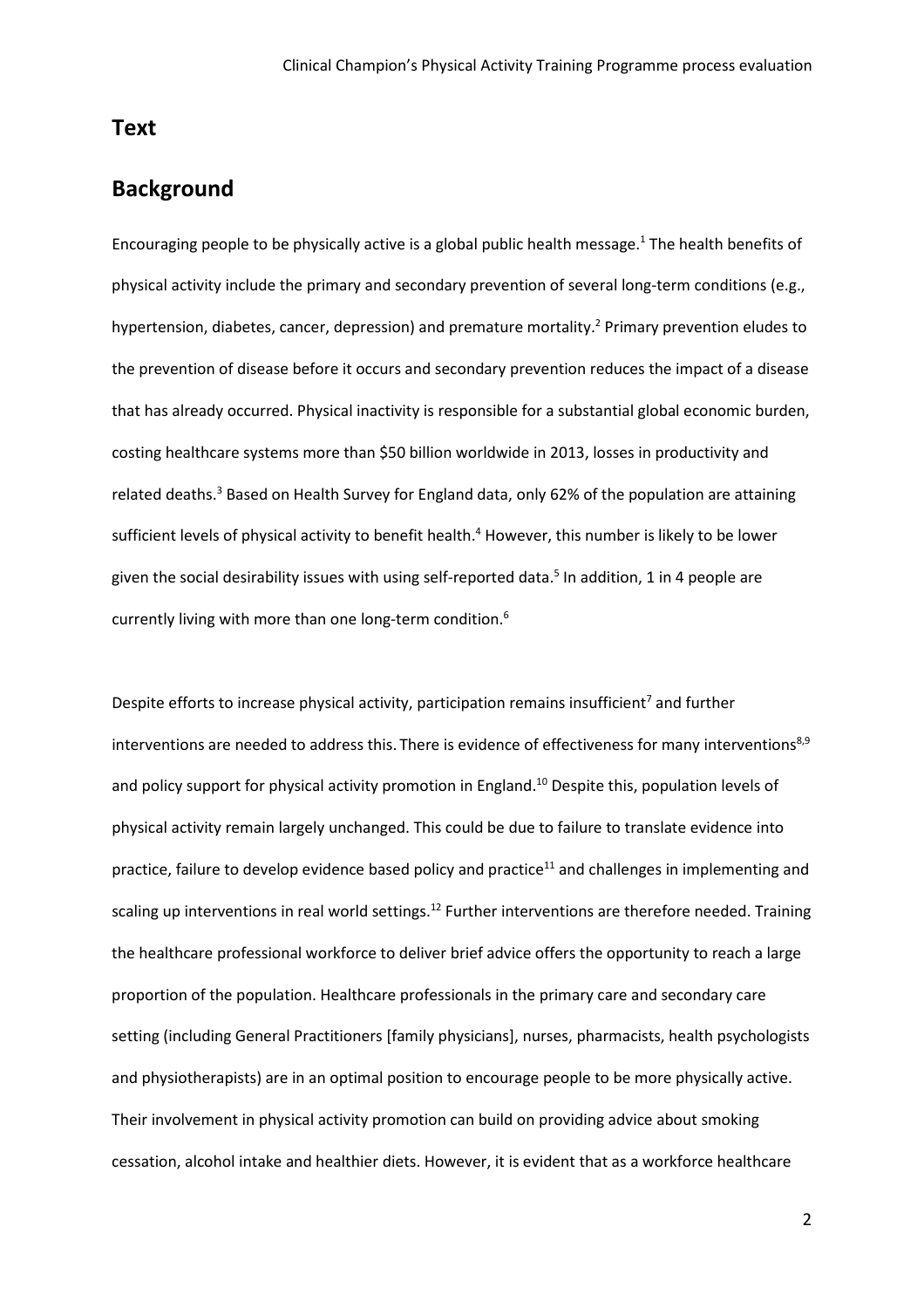professionals are ill-equipped to deliver brief advice, lacking the knowledge and confidence to deliver this crucial public health message to patients. 13–16 Education and training is needed to support healthcare professionals deliver brief physical activity advice to patients.

The UK National Institute for Health and Care Excellence recommends that brief advice promoting physical activity is incorporated into the care pathway for patients living with health conditions and that inactive patients should be identified.<sup>17</sup> Research conducted to date has demonstrated that brief interventions around physical activity can increase self-reported physical activity in the short term<sup>18</sup> and can raise patient awareness.<sup>19</sup> Similar training initiatives have been specific to a population subgroup such as cancer patients.<sup>20</sup> Whilst this programme indicated some success, it is difficult to compare with a large scale study on the effectiveness on the general population. Regular physical activity counselling is of great importance to doctors/physicians and nurses because of the health benefits it can bring to patients and in reducing healthcare costs. However, greater knowledge of physical activity is needed to improve opportunities for physical activity promotion, change attitudes and given healthcare professionals confidence to discuss physical activity with patients.<sup>21</sup> Implementing a training programme to promote the knowledge, skills and confidence levels of healthcare professionals in delivering such advice will be beneficial; however, there may be challenges for implementation. There is a reliance on the acceptability and efficiency of healthcare professionals to deliver brief physical activity advice.<sup>22</sup> The literature is currently unclear on several particular areas. Notably, (i) whether this training should be peer-led; (ii) whether a standardised set of resources can be delivered across multiple healthcare professions; (iii) whether this training is received well by healthcare professionals; (iv) whether healthcare professionals might participate, and if so who; and (v) whether there are barriers and facilitators for its implementation.

The Moving Healthcare Professionals Project (MHPP) is a national, whole system medical education programme in England which aims to provide training, education and resources for healthcare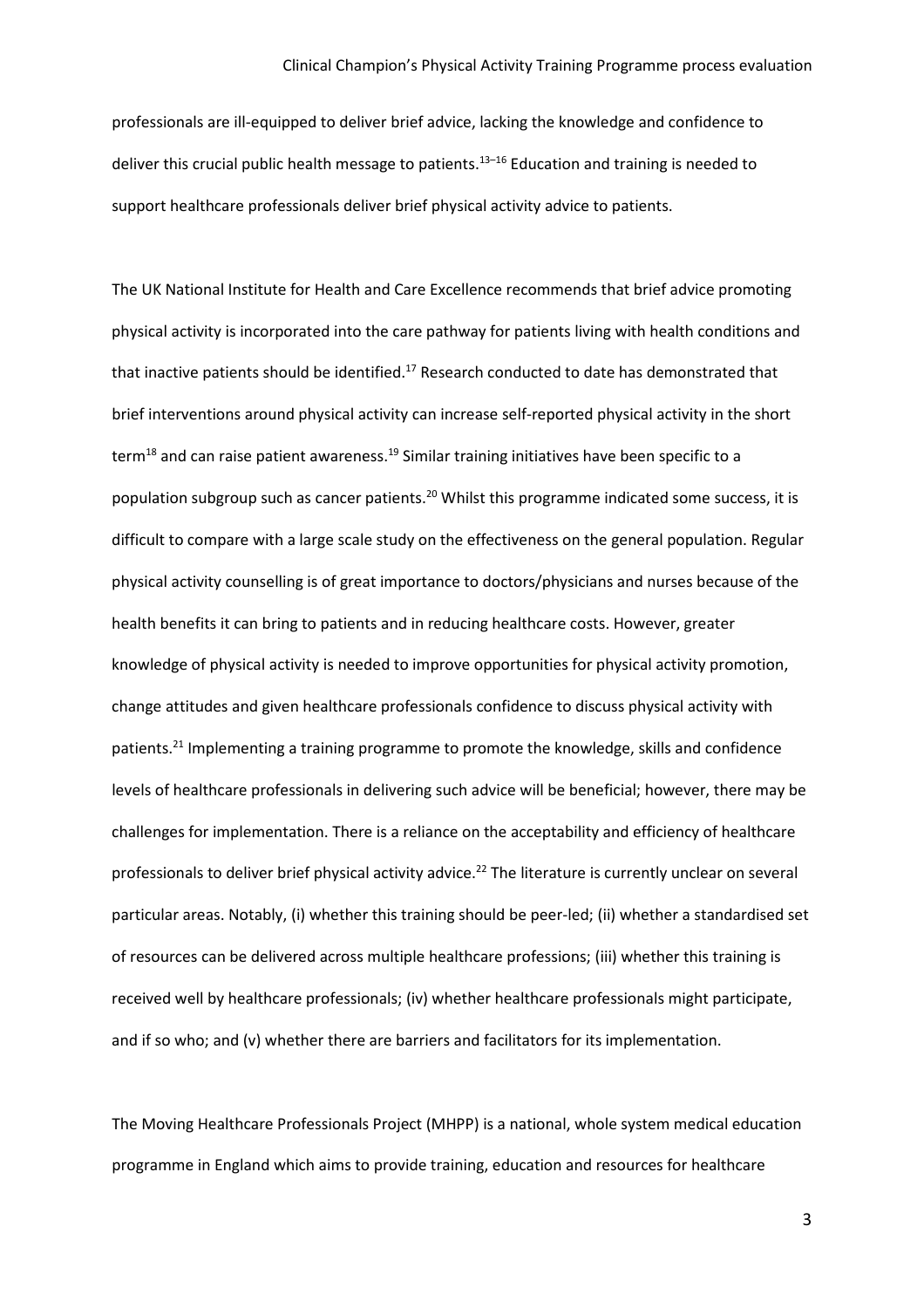professionals to increase physical activity promotion in primary and secondary care.<sup>23</sup> Recognised by the World Health Organisation global action plan on physical activity, $24$  the MHPP includes e-learning modules, resources to use during consultations and peer-led training courses. The latter component is the Clinical Champions Physical Activity Training Programme (CCTP), which provides in-person, peer-led training to create awareness of the health benefits of physical activity and increase the knowledge, skills and confidence levels amongst healthcare professionals (spanning mental and physical health). The overall aim of the CCTP is to increase population levels of physical activity by increasing the proportion of healthcare professionals integrating brief conversations about physical activity into routine clinical practice.

Process evaluations document whether interventions have been implemented as intended. This form of evaluation is important to better understand and explain the impact of interventions and can explore the quality and fidelity of intervention delivery. <sup>25</sup> It can also help us to understand what adaptations are needed to facilitate consistent and sustainable delivery in real world settings. Findings from process evaluations can inform changes to future programme delivery or contribute to programme development (e.g. expansion). Forming part of the independent evaluation of the CCTP, a process evaluation was conducted to help understand and improve delivery processes of the training programme to inform programme development. The key objectives were to use the RE-AIM framework to (i) evaluate programme uptake and utilisation (reach and adoption), (ii) explore programme fidelity, identify barriers and facilitators for delivering the programme and assess the degree of participant satisfaction with the training sessions (implementation), and (iii) provide recommendations for future delivery of the CCTP and similar programmes.

### **Methods**

#### **The evaluation framework**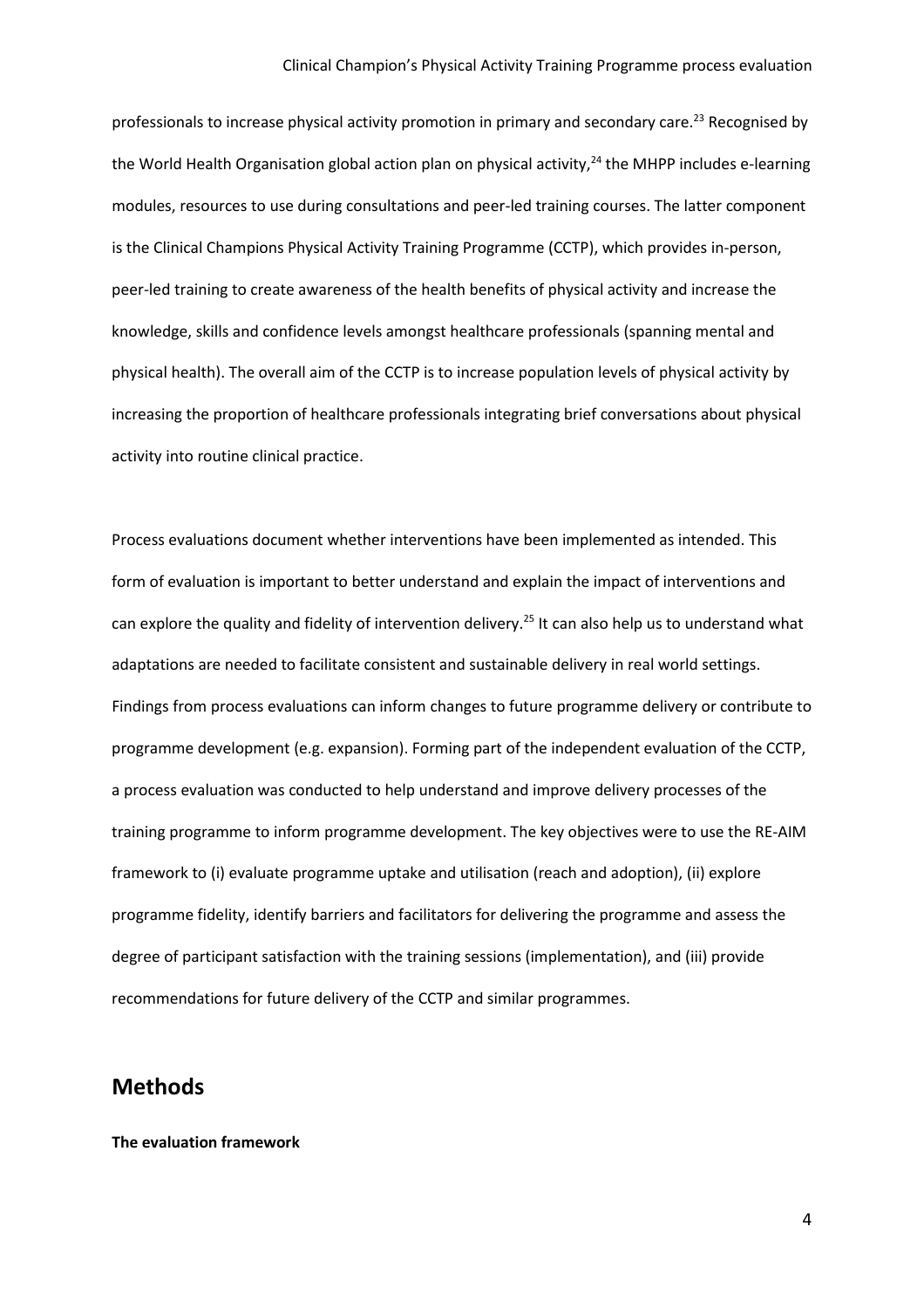The RE-AIM framework can be used to help guide process evaluations. It helps translate research into practice and encourage people to pay more attention to key elements within a programme to optimise the availability of generalisable, evidence-based interventions.<sup>26</sup> This framework continues to be popular in the evaluation of public health impact of real world health promotion interventions<sup>26</sup> such as the CCTP. Selected domains of the RE-AIM framework were used to structure this process evaluation (namely reach, adoption and implementation). The remaining domains are reported elsewhere.

#### **Clinical Champions' Physical Activity Training Programme**

Public Health England recruited a network of 'Physical Activity Clinical Champions' (hereon called Clinical Champions) from across England to deliver the physical activity training programme for healthcare professionals (CCTP). The Clinical Champions were healthcare professionals working in the National Health Service (NHS) and included doctors/physicians, nurses and those from allied health professions (e.g., physiotherapists, pharmacists and midwives). Clinical Champions received training from Public Health England to be a training session deliverer, and were provided with materials to support the delivery of the CCTP training sessions. The Clinical Champions were tasked with providing peer-to-peer training on physical activity for healthcare professionals in their local areas. The Clinical Champions received payment for their time (casual hours, temporary contract; up to 12 hours per month; standard fixed sessional rate regardless of substantive grade) and reimbursement of travel expenses (i.e. public transport and vehicle fuel).

The CCTP aimed to firstly raise knowledge and awareness of the value of physical activity for the prevention and treatment of chronic disease. It also aimed to increase the knowledge and confidence of healthcare professionals to deliver brief advice on physical activity to patients, and increase the frequency of physical activity brief interventions delivered to patients in routine practice. CCTP session attendees (including doctors/physicians, nurses and allied health professionals) were recruited via several different methods with initial recruitment conducted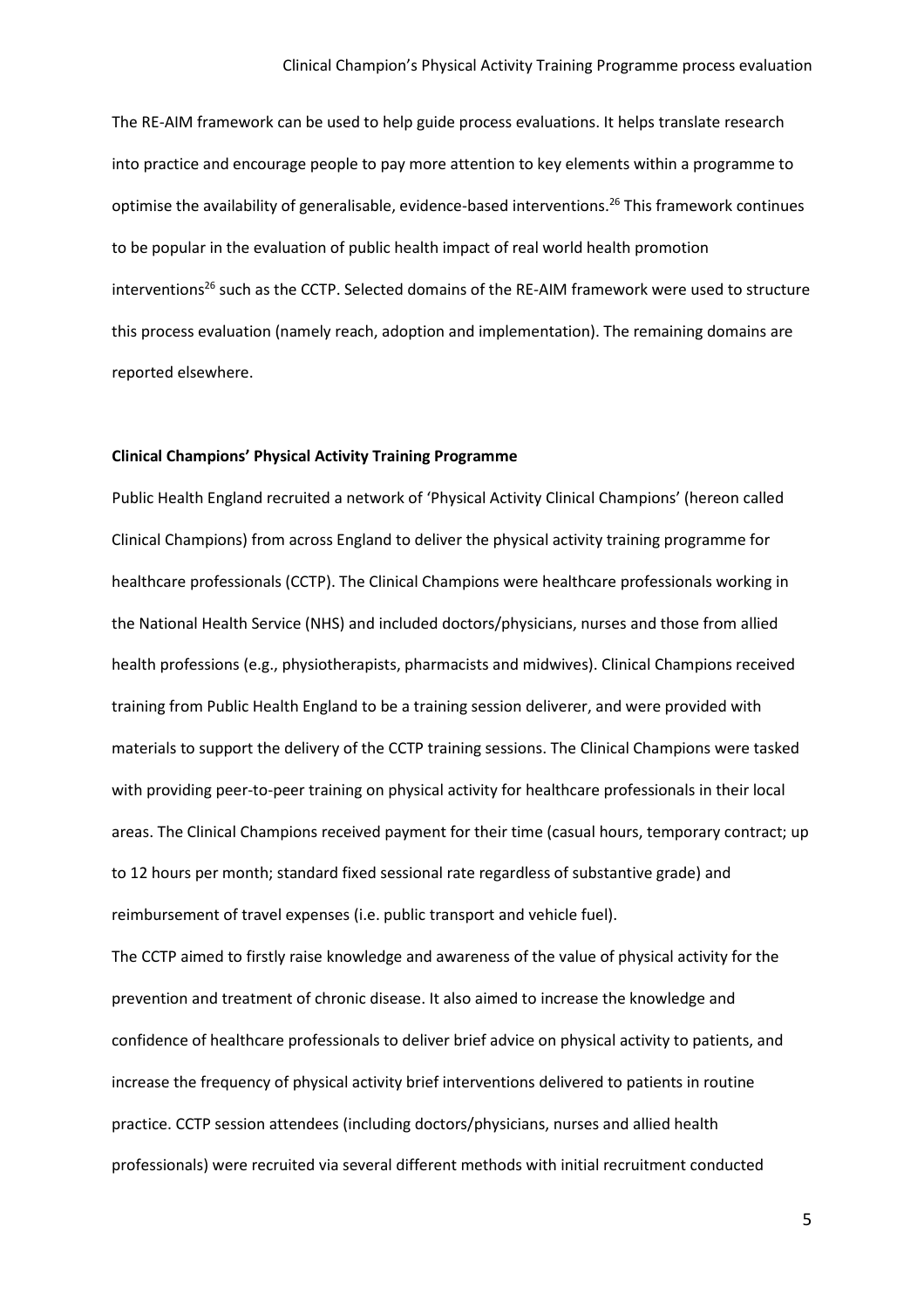through contacts of the Clinical Champions within their specified geographical regions and local networks. Following this, recruitment occurred via word of mouth with incoming requests for them to host sessions at various venues (including hospitals). Advertising materials were used to publicise the event to healthcare professionals.

The CCTP itself involves a one-off, free to attend training session delivered by one of the Clinical Champions with all registered healthcare professionals able to attend. This in-person session could form part of a wider 'protected learning time' or continuing professional development event for healthcare professionals or be a standalone event. The format of the CCTP training sessions comprised a standardised, peer-reviewed, core slide set targeting doctors/physicians, nurses and allied health professionals (e.g. physiotherapists) including information on (1) definitions and evidence for physical activity and health; (2) physical activity guidelines; (3) the importance of physical activity for the prevention and management of disease and (4) the integration of brief interventions for physical activity into clinical practice utilising behaviour change theory. In some training sessions, a tailored slide set was used for training psychiatrists and mental healthcare professionals to address specific issues related to their patients. Depending on the Clinical Champion, audience and time available for training, additional bolt-on slides covering topics such as motivational interviewing, the relationship between physical activity and specific chronic conditions and information on local physical activity programmes to support signposting patients to local opportunities to be active were available. In recognising that training session content may differ, Clinical Champions were tasked with reporting exactly what content was delivered to attendees.

The CCTP commenced in 2014 and was initially delivered by one Clinical Champion as a pilot study in one geographical region (London); it was subsequently expanded to be delivered nationwide.<sup>12</sup> Only sessions delivered between 5<sup>th</sup> February and 31<sup>st</sup> December 2018 contributed to this evaluation. The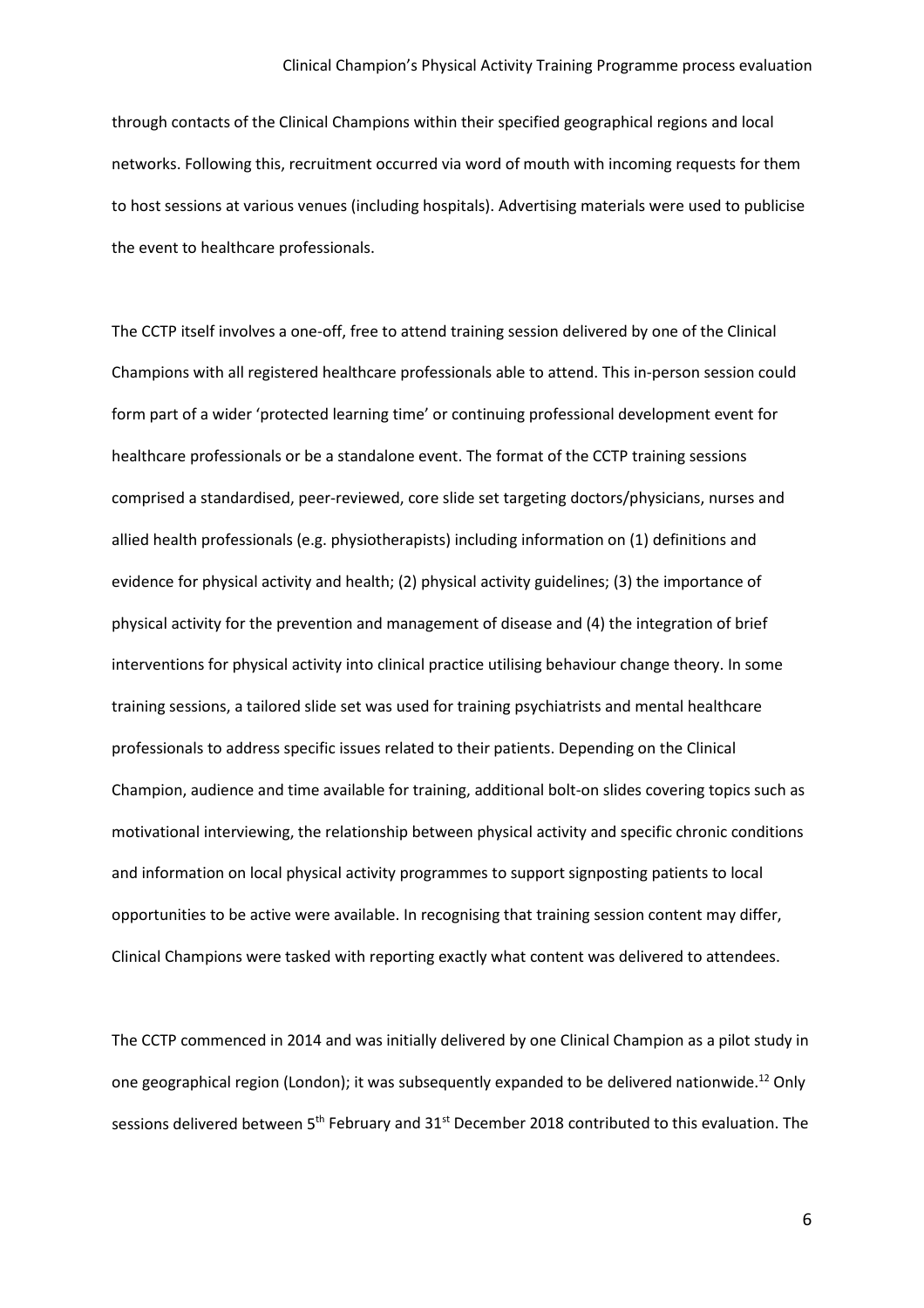evaluation was conducted independently, and the research team were not involved in the development or delivery of the training programme.

#### **Research governance and ethics**

All interviewees and survey respondents provided written informed consent to take part in the evaluation. Ethical approval was obtained from Loughborough University Research Ethics Committee (REF C17-87; Dec 2017).

### **Data collection**

Data were collected from training attendees (healthcare professionals) and from the CCTP session deliverers (Clinical Champions). Data from the Clinical Champions were collected using sign-in sheets and a short delivery audit form. The sign-in sheets were completed by training participants and recorded their name, professional role of position and e-mail address. A short delivery audit form was completed by the Clinical Champion for each training session, further details are provided in Table 1. The Clinical Champions used freepost Business Reply envelopes to return the sign-in sheets and session delivery audit forms to the research team.

Training attendee data were collected using 1) surveys which were completed by training attendees at baseline (pre-training) and 4 and 12 weeks after the training session (16-item, 27-item and 19 item surveys, respectively), and 2) semi-structured interviews with nurse Clinical Champions at the end of the evaluation in January 2019. The baseline surveys were completed either online, or on an identical paper-based version if there was no internet connection available, at the start of the training session. These surveys captured data on the attendee (including age), their current professional position, the perceived role that physical activity played in their role, current knowledge of physical activity guidelines, confidence toward advising patients, and perceived barriers to assessing patients' physical activity levels. Any paper copies were returned to the research team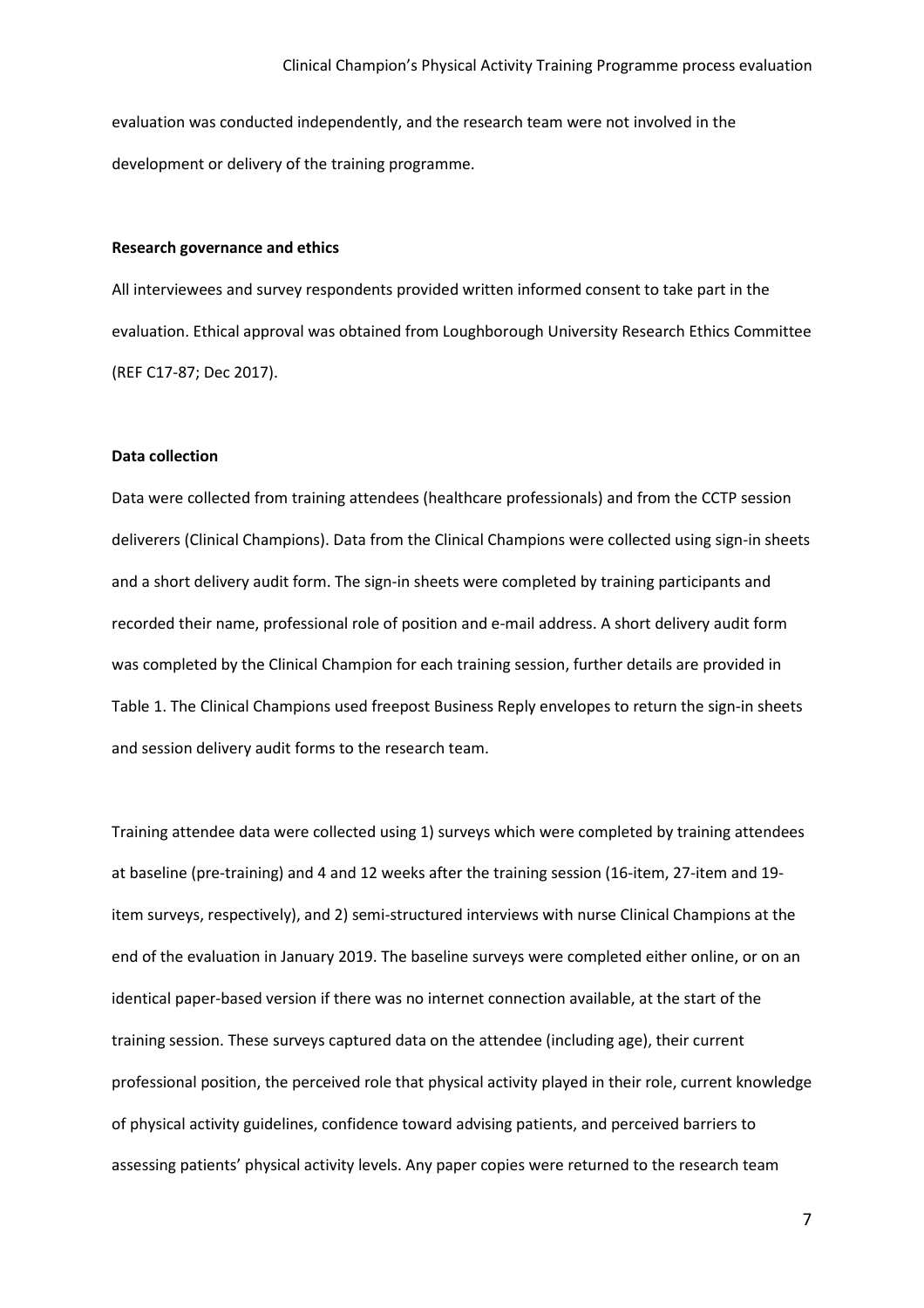#### Clinical Champion's Physical Activity Training Programme process evaluation

with the sign-in sheets and session delivery audit forms, and manually entered onto the online database. The 4-week and 12-week follow-up surveys were completed online, distributed to attendees by email via an external data capture agency (Cuttlefish Multimedia Limited). The followup surveys also captured reflections on the training session (including content, delivery, duration, usefulness and relevancy), if they had received any training on the physical activity prescription pad, and preference to enter the monthly prize draw. Non-responders to the follow up surveys were sent a reminder e-mail after two weeks. A monthly prize draw incentive was offered. Only the baseline and 4-week follow-up surveys were used in this process evaluation (see Table 1 for their contribution to the evaluation); the 12-week survey did not contain any data relevant to this process evaluation. The findings in relation to the effectiveness of the CCTP are reported elsewhere.

Twelve of the sixteen nurse Clinical Champions were contacted to take part in a one-to-one interview. Sampling criteria for these interviews were driven by the funder (Burdett Trust for Nursing) who specifically provided funding to interview the nurse Clinical Champions only. The remaining 4 nurses were not invited as they were not working at the time of the interviews (including being on extended leave and maternity leave). In total, nine agreed to take part in a telephone interview. These champions represented a range of geographical locations and different levels of experience of the CCTP. The interviews aimed to (i) explore the views on the content and duration of the training; (ii) investigate previous physical activity and behaviour change training; (iii) gauge perceptions on how well the training and resources equipped them to cascade the information and (iv) how to improve future delivery of the programme. The interviews were conducted by telephone, were audio recorded and lasted approximately 45 minutes. An interview guide was developed, reviewed and approved by Public Health England and used to facilitate the interviews (see Supplementary Material).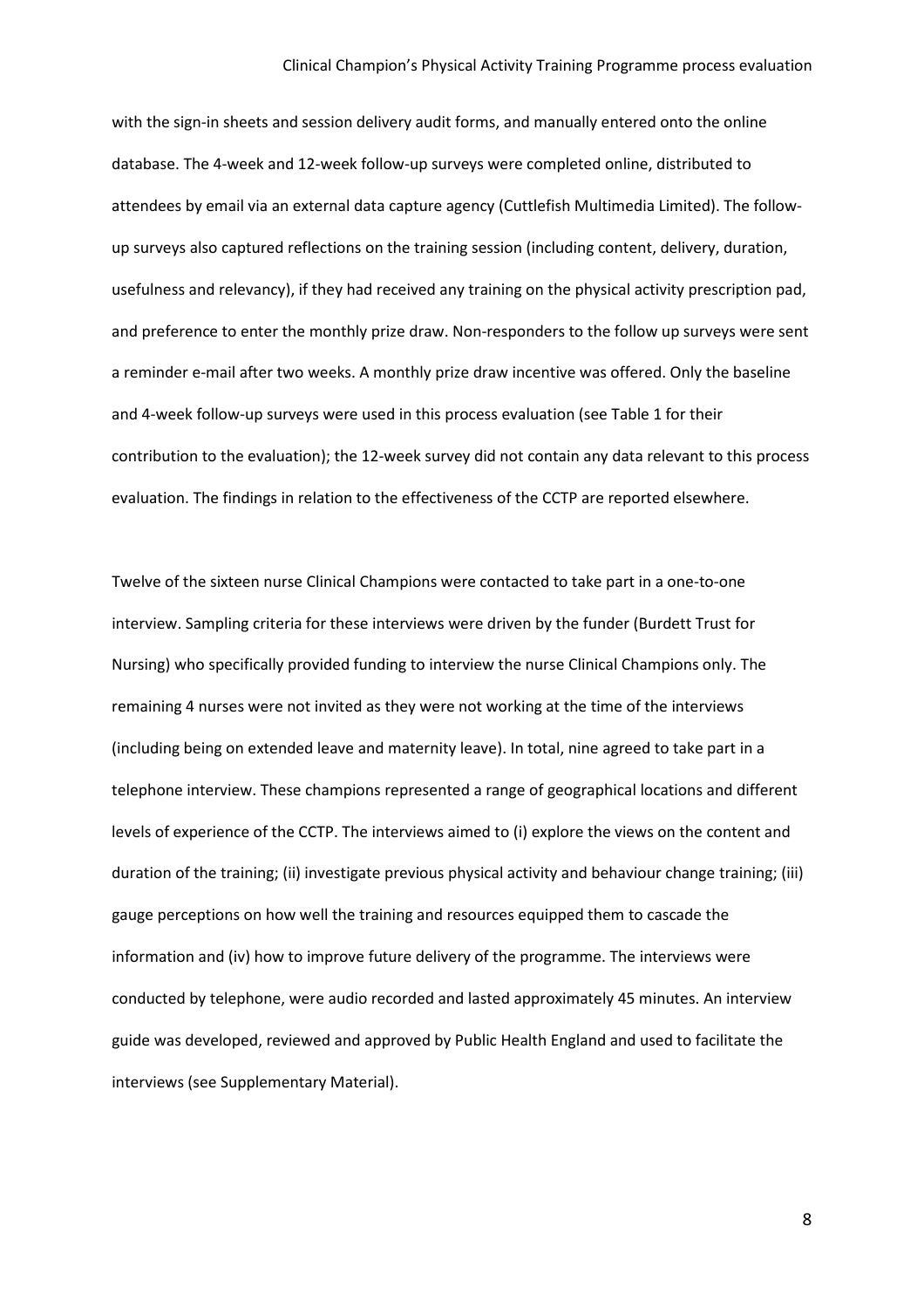A summary of how each indicator of the RE-AIM framework was assessed is presented in Table 1. For the purpose of this process evaluation, our focus was on the reach, adoption and implementation domains.

#### **Data analysis**

#### Quantitative data

Descriptive data about the training sessions delivered were summarised using frequency (percentage). Data management was facilitated by Cuttlefish's online administrative portal. Online survey responses were captured directly using the online system and paper-based surveys were entered manually using a custom data import function. The data was exported and cleaned prior to analysis (e.g. identifying missing data, coding responses). Data concerning participants who had received information about the physical activity prescription pad were excluded from the database. Data were analysed using SPSS Statistics Version 26 (IBM SPSS Inc., New York).

#### Qualitative data

Responses to open ended survey questions were reviewed and the most frequently mentioned themes identified. The interview audio files from the nurse Clinical Champions were transcribed verbatim by an independent administrator. Transcripts were checked and identifiable information was removed to maintain confidentiality. Transcripts were read thoroughly to understand participants' perspectives, and were then re-read and coded into key theme areas with sub-themes analysed for emerging recurrent views and opinions (based on thematic analysis principles).<sup>28</sup> Key quotes to demonstrate the themes were selected.

### **Results**

Results for the RE-AIM domains are presented in the order adoption, reach and implementation to reflect the logical process in which programme delivery takes place.<sup>29</sup>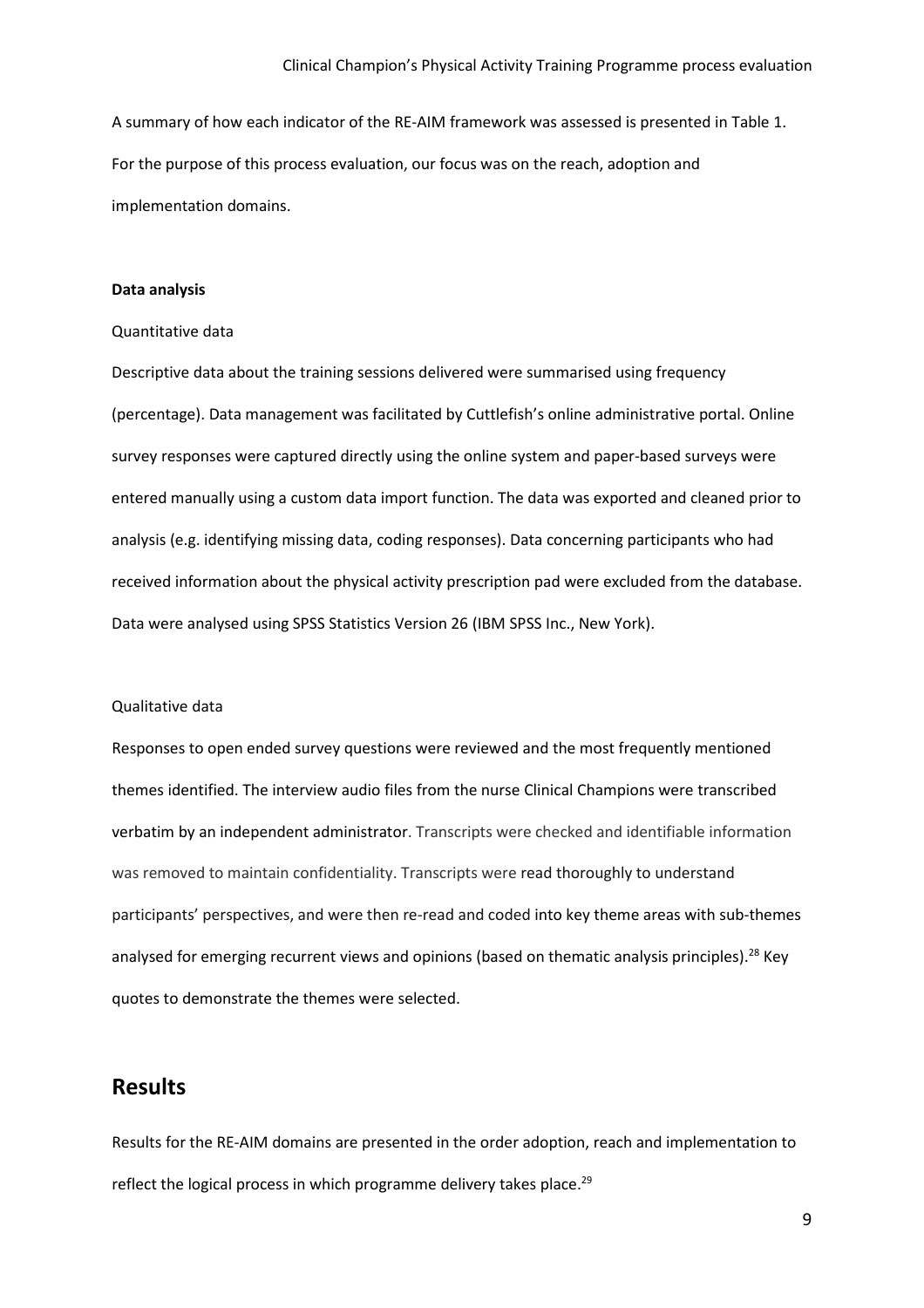#### **Adoption**

As of December 2018, 46 Clinical Champions were actively delivering training sessions (Table 2). A total of 509 training sessions were delivered across the nine geographical regions of England. The doctor/physician and nurse Clinical Champions delivered 48% (n=239) and 41% (n=202) of the sessions respectively, with the remaining 56 (11%) sessions delivered by other Clinical Champions such as allied healthcare professionals (including physiotherapists, midwives, pharmacists and psychologists). The Clinical Champions based in London and the North West trained the greatest proportions of people (21.6% and 20.7%, respectively).

#### **Reach**

Sign-in sheets were completed and returned for 494 (98%) training sessions which indicated 8,917 healthcare professionals signed in at a session. On average, 17 healthcare professionals signed into each training session delivered (range 1 to 129). Table 3 outlines the characteristics of the training attendees and the training sessions. The highest proportion of attendees were aged 25-34 years (35.9%) and were doctors/physicians in training (22%). 637 General Practitioners and 188 practice nurses (primary care-based nurses) attended. Sessions in the West Midlands and Yorkshire and Humber regions had the highest average number of attendees and most sessions took place in the North West and London.

#### **Implementation**

The core slide set alone was used in 65% of sessions. The remaining sessions included core and supplementary slides, most often on motivational interviewing (17%), broader health psychology (13%), physical activity advice pad (exercise prescription pad) (22%) or unspecified (36%). A fifth of sessions were given less time than initially scheduled, with an average duration of 1 hour 28 minutes (range 20 minutes to 3 hours 30 minutes). Shorter sessions were often incorporated into practice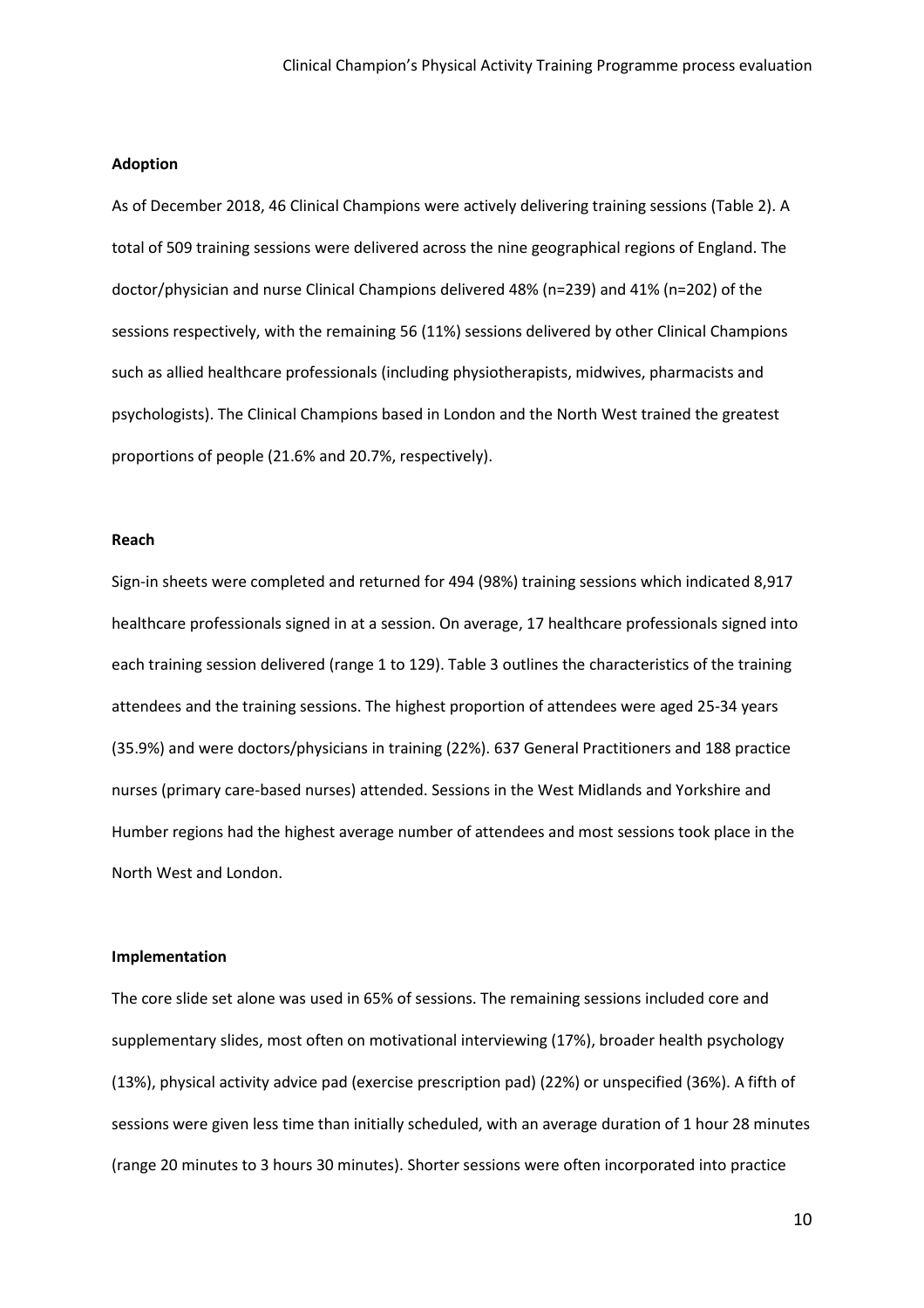team meetings and longer sessions integrated within student nursing modules. Many sessions (69%) were delivered as a standalone session and 41% of sessions took place within protected learning time.

From a peer-to-peer perspective, 85.9% of doctors/physicians were trained by doctor/physician Clinical Champions, 69.3% of nurses were trained by nurse Clinical Champions and 28.5% of allied healthcare professionals were trained by allied healthcare professional Clinical Champions (Table 4). A high proportion of attendees agreed that it was important for the trainer to be working in their area of clinical practice (59.2%) whilst others were neutral (30.3%) or disagreed (10.5%).

#### *Barriers and facilitators for implementation*

The Clinical Champions reported several barriers and facilitators for implementing the training programme during the interviews and via the session delivery audit forms. The themes of the barriers and facilitators related to: (i) the training and support they received, (ii) arranging training sessions, (iii) the time available for delivering sessions (which led to adapting delivery), (iv) developing their own personal delivery style and approach, (v) involving local organisations and (vi) handling attendee perceptions on their role in giving physical activity advice to patients.

#### Training and support received

The Clinical Champions were complementary of the training and support they received, suggesting they felt adequately equipped with the latest information and had powerful data and evidence to empower other healthcare professionals in understanding the health benefits of physical activity. They also mentioned how the Clinical Champion 'team' has developed rapport amongst themselves; creating an effective support network, where they could share learning, sources of information and their experiences to inform future delivery, easing communication and helping them feel less isolated in their position as Clinical Champion. The training delivered to become a Clinical Champion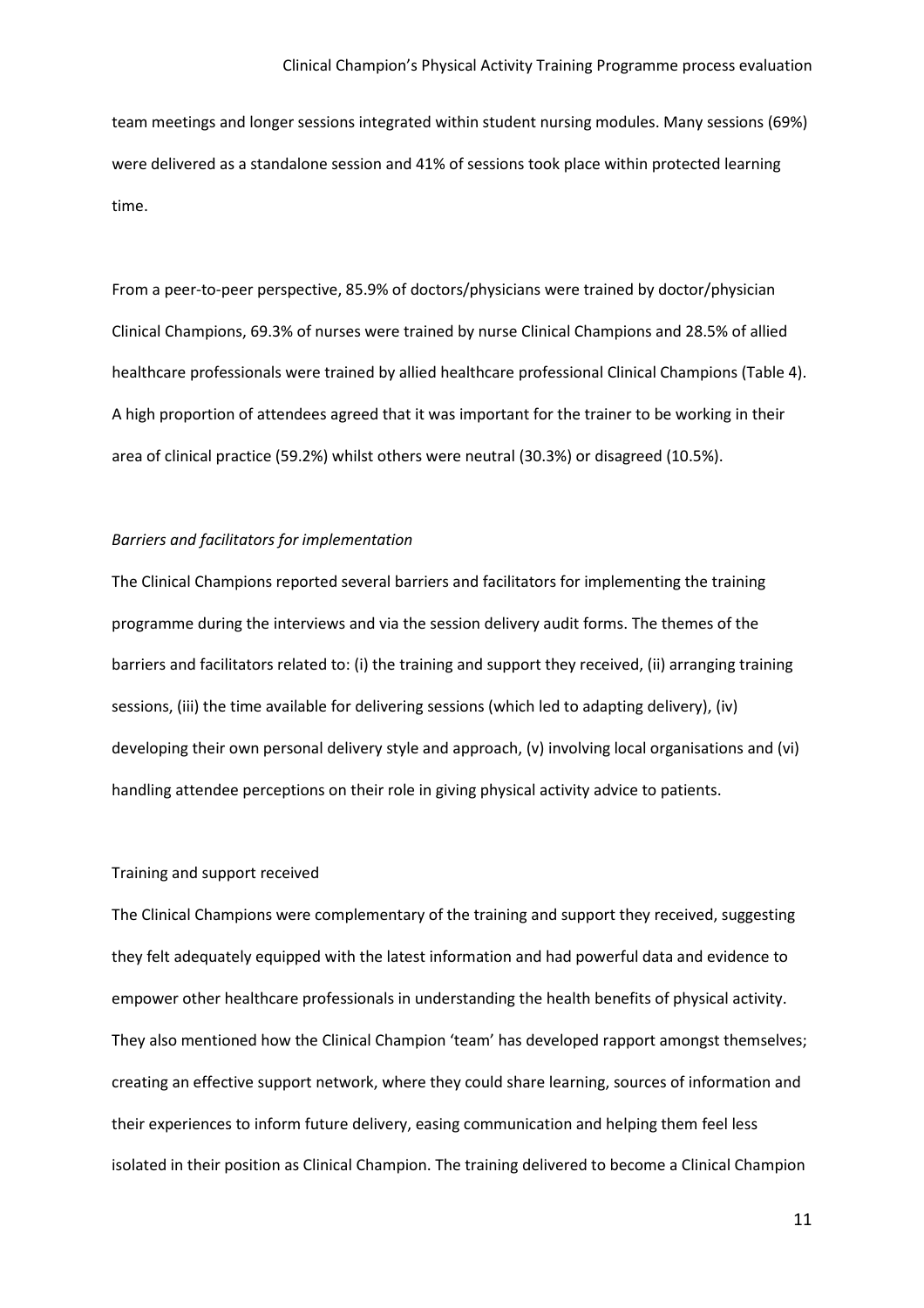was perceived to be informative and engaging; however, more help and advice was needed in accessing and building a network of clinical practitioners to whom the programme could be cascaded, and training participants recruited. Two Clinical Champions noted:

*"...I do think it's a good training course, and I enjoyed the training when I went down, the facilities were brilliant and [trainer] was amazing, very inspirational."*

*"….in the beginning it did feel like you were banging your head against a brick wall and that's where I felt that there wasn't any support to help you, you were just sort of right, off you go, go and find these sessions."*

#### Arranging training sessions

Arranging the training sessions was incredibly challenging for many Clinical Champions. In particular, knowing who the correct person was to contact was very time consuming. Having a Public Health England email address was thought to be most effective when communicating to NHS trusts and local authorities; however, it was evident that making these arrangements was a barrier for many, as highlighted in these two quotes:

*"The process of actually being able to have that appointment to give the presentation is very, that's the hard, that's the real bulk of the work, trying to get to [healthcare professionals]."* 

*"…sometimes you feel like you're putting a lot of time and effort in and it's a real priority for me but its way down the priority list of some of the people that you are trying to get in touch with."*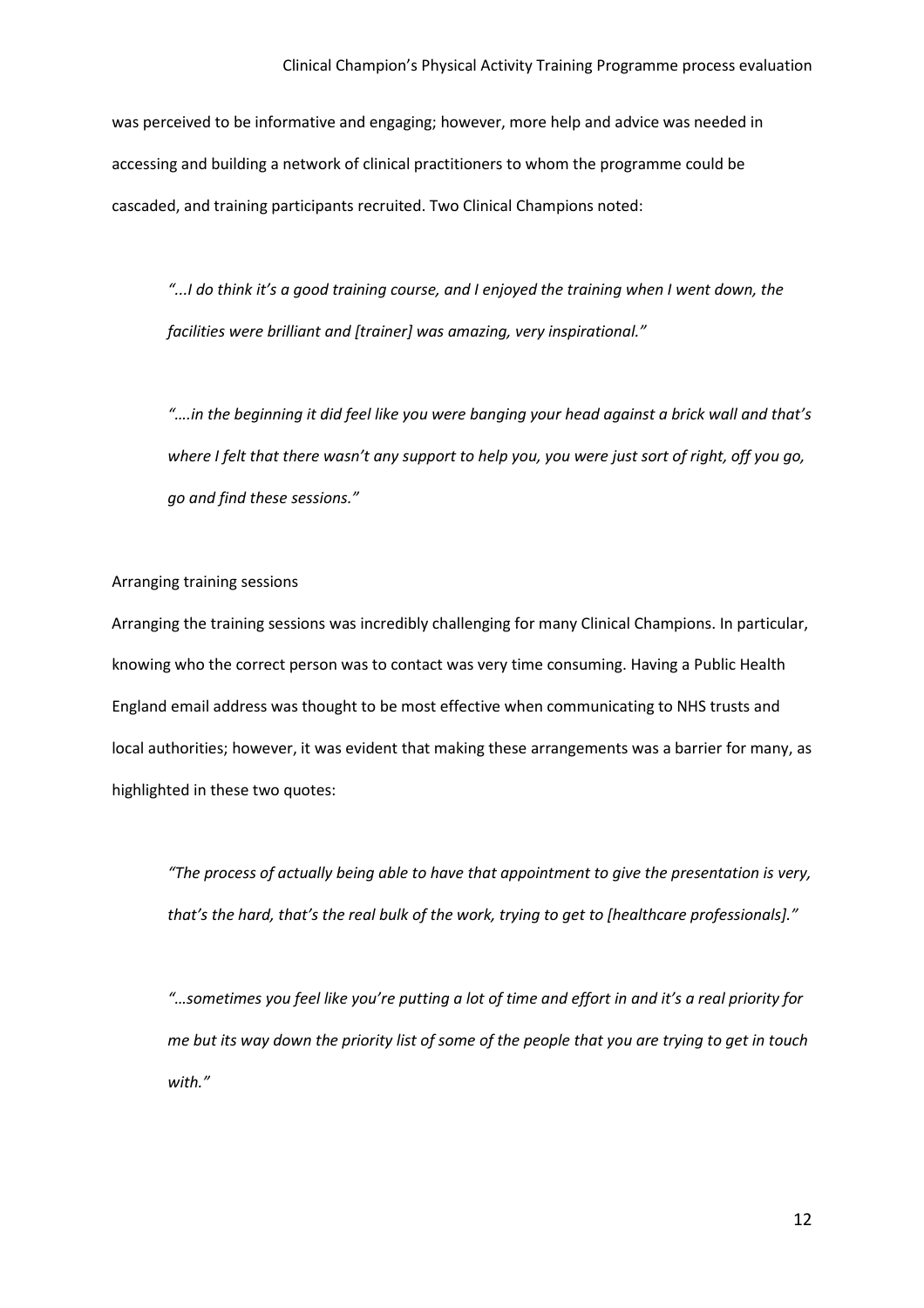To help overcome this barrier, the Clinical Champions felt an investment in marketing was needed and a national-level push to promote the key messages and the training programme. The importance of the support of management was also highlighted by Clinical Champions (see below quotes) and how future delivery would benefit from having greater support and respect from senior practitioners:

*"…it always surprises me that so many people do not know about this and yet it's such a big thing nationally and obviously now with the NHS plan coming out which is all you know, massive push for prevention, it needs to be out there a lot more than it is."*

*"… just making sure nationally that people are aware of what we're doing and really just to make it bigger, a really big, much bigger push from the national team really."*

The Clinical Champions also discussed that as the training was not mandatory, fewer attendees were in attendance than anticipated or attendees arrived late which was disruptive to the session. In addition, they found that nurses' protected learning time was often unavailable to schedule as they often had pharmaceutical companies visits during this time. This was disappointing as this could have been a good opportunity to deliver the programme to large numbers of nurses, as emphasised by one Clinical Champion:

*"One of the biggest problems I found was how much the pharmaceutical companies are actually involved in lots of the nursing meetings and gatherings… But because of the pharmaceutical sponsorship I suppose or involvement, it's an area where we haven't been able to, well I certainly haven't been able to tap into and that's a huge loss really."*

Time available for delivering sessions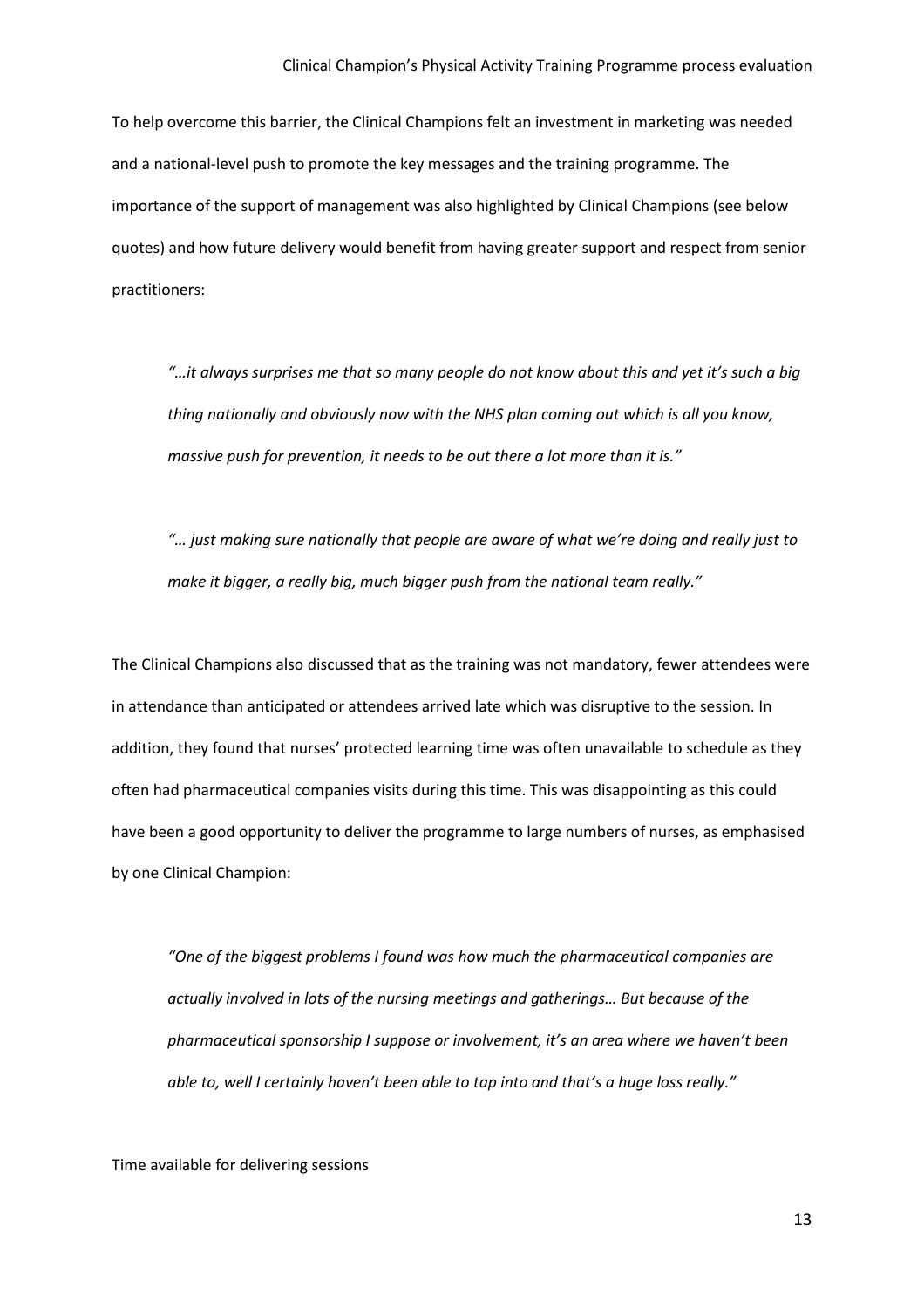#### Clinical Champion's Physical Activity Training Programme process evaluation

The time available for delivering the sessions was often misaligned, with many Clinical Champions recalling how they adapted the session to fit with the time available. This sometimes affected the content which could be delivered. Within shorter delivery sessions lasting less than an hour the focus was on promoting the key messages, in particular the infographics and local services available. Longer delivery sessions concentrated on motivational interviewing and role play using case studies. Thus, there was considerable variation and adaptation (loss of fidelity) of the training programme.

#### Personal delivery style and approach

The interviews revealed the nurse Clinical Champions needed to develop their own presenting style and be able to adapt to the circumstances of the training to effectively deliver the programme content and to get the key messages across. Being enthusiastic and confident were considered as key to gaining the respect of the audience. However, it was reported that several of the slides in the core slide set were challenging to deliver as highlighted by one Clinical Champion:

*"…those were the slides that I think we struggled with and I think it's just trying to find your own sort of comfort zone in terms of what you're saying to make sure it's the right information."*

The presentation materials formed a good basis for discussion, but some Clinical Champions reflected on how the slide sets could be more specific and have less text. In the sessions that were longer in duration, the Clinical Champions noted that it offered a better opportunity to share personal scenarios and to facilitate small groups of discussion. Clinical Champions highlighted that case studies and the interactive nature of the training engaged staff and trigged interest:

*"I've found that when I've done case studies, it's really provoked conversation and the atmosphere has been really buzzing."*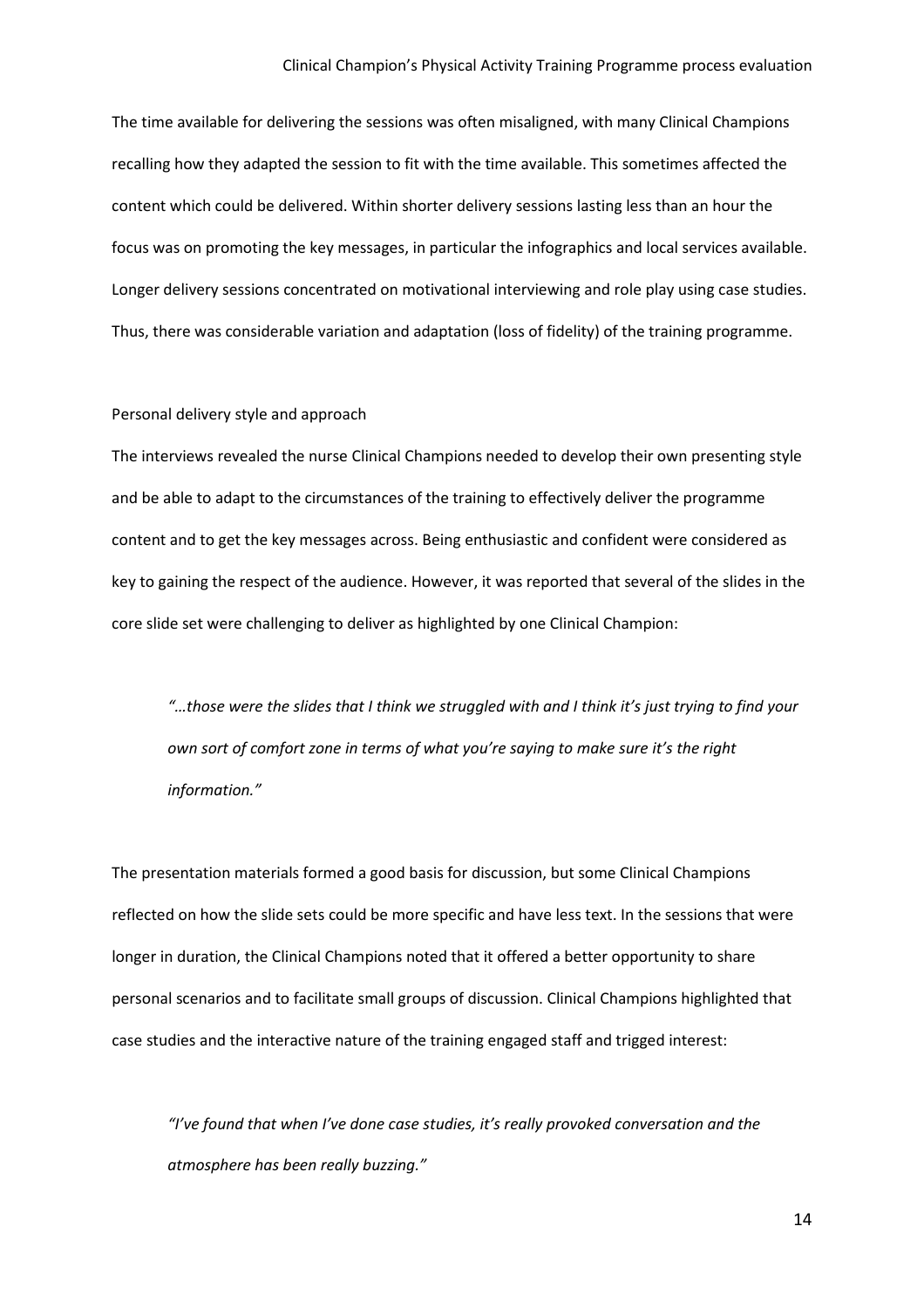#### Involving local organisations

The involvement and support of outside organisations and individuals, including sports centres, local Active Partnerships (who bring local sport and physical activity organisations together) and physical activity leads, was perceived as a facilitator by some. However, often there was insufficient time to capitalise on this and often their coverage was too local, which restricted the information provided as it was not relevant to attendees who had travelled to the training from outside of the local area.

#### Handling attendee perceptions

The other barrier was around how training attendees perceived their professional responsibility to deliver physical activity advice to patients, and also their perceptions toward what the training session would involve. The latter was partly attributed to the materials that were used to advertise the training session, suggesting there was too much information on there, leading to confusion. More concerning, there was some resistance from healthcare professionals, particularly those well established in their roles, questioning why they would have a conversation with patients about physical activity. This narrow view on promoting physical activity evoked negative feelings as reported by one Clinical Champion here:

*"…quite surprising as healthcare professionals as how negative initially the responses were regarding their, you know, why they would have that kind of conversation."*

#### *Participant satisfaction*

Attendee perceptions of the training session were highly positive. Attendees agreed the objectives were clearly defined (95%), the topics were relevant (88.2%), the trainer was knowledgeable (96.9%), the time allotted for the training was sufficient (87.3%), and that the training had been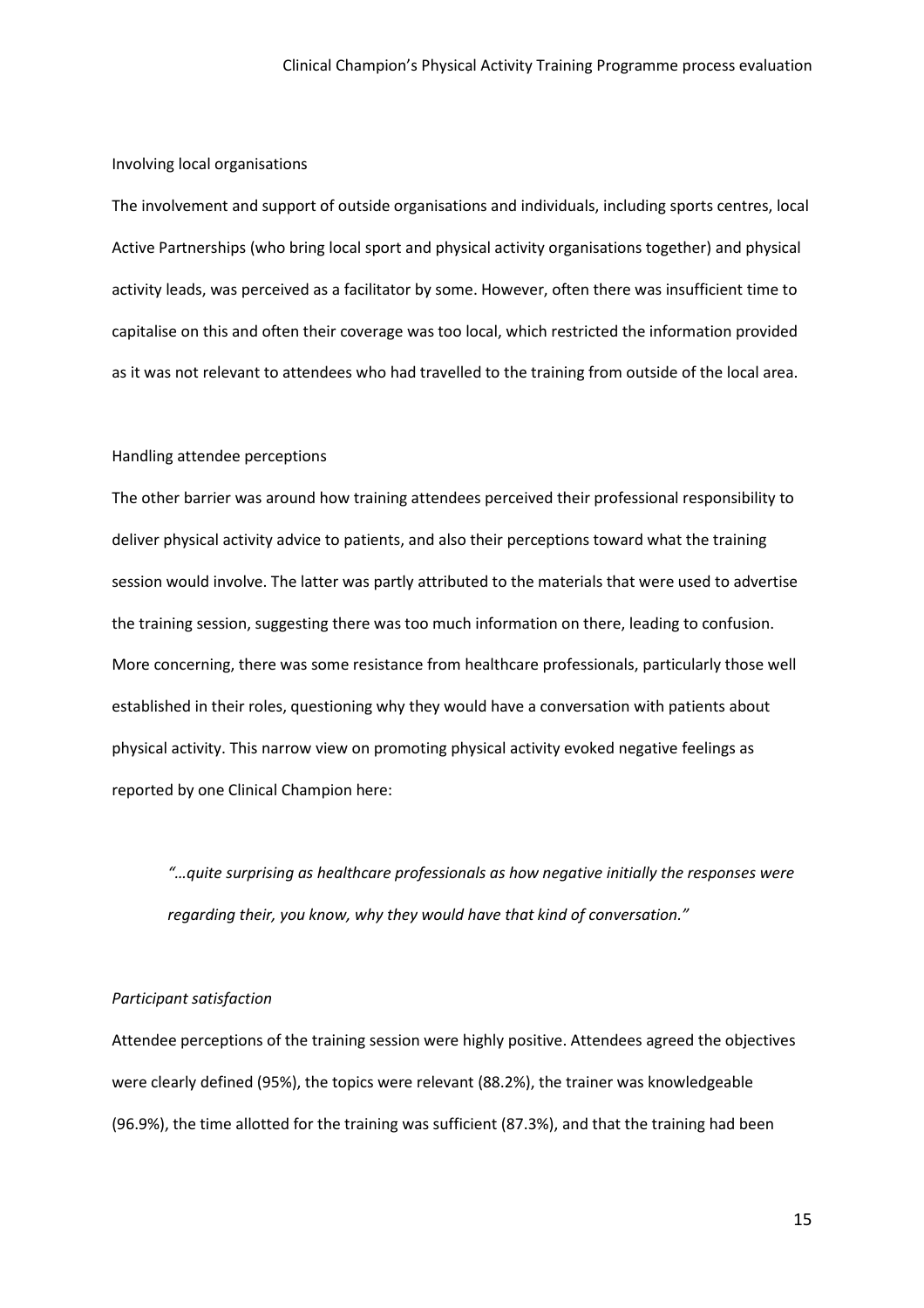useful (83.7%). Attendee feedback revealed that 90.5% of attendees would recommend the training to colleagues.

Overall nurse Clinical Champions found that attendees had engaged with the programme and left the session with a message of supporting patients to be more physically active. As one champion commented:

*"As long as it gives them just one question that they can ask somebody or an answer they can give, you've done something worthwhile in relation to physical activity."*

Furthermore, Champions revealed that the impact of the programme can go beyond the patients and resonate with the healthcare professionals who deliver the key messages too, having a positive impact on their own physical activity levels. As one Clinical Champion described:

*"…it's about what they take away from it personally and how they can also affect these sorts of messages on their family and friends as well. So, I think it's a wider remit even than just saying nurses, yes, we want the nurses and all the other sort of groups of health professionals to take this message to cascade it, I think the impact of this can be quite big for them personally as well."*

### **Discussion**

The CCTP involved delivering peer-led training to increase awareness of the health benefits of physical activity amongst healthcare professionals. It also aimed to increase their knowledge, skills and confidence for delivering brief physical activity advice to patients. This process evaluation aimed to evaluate the uptake and utilisation of the CCTP, as well as to explore the barriers and facilitators for its implementation and participant satisfaction with the training. Our findings suggest that a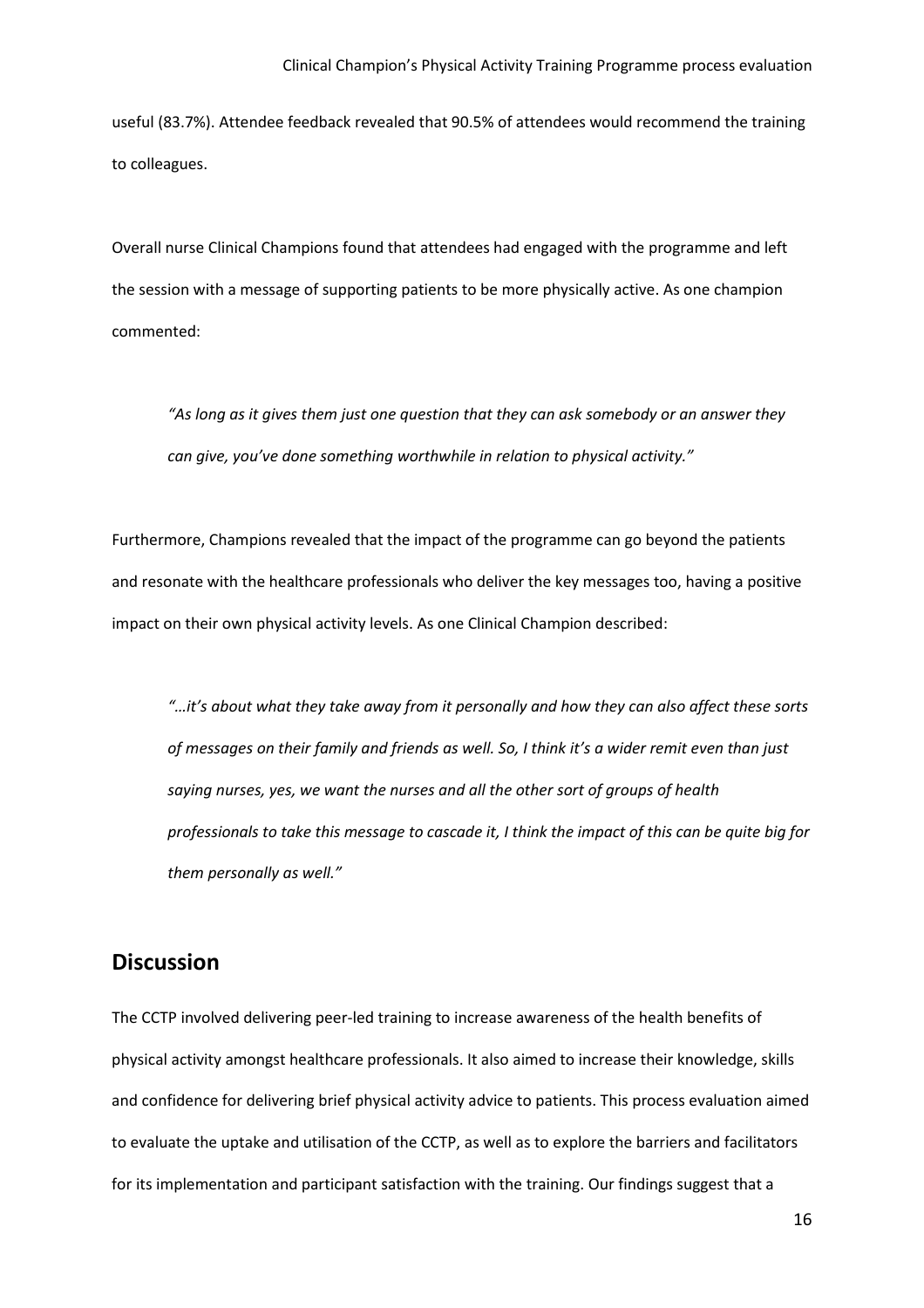peer-led, national physical activity training programme can be implemented, and many healthcare professionals can be reached. However, several challenges were noted which we believe will provide useful learning to inform the future of the CCTP and other similar training programmes.

#### **Programme uptake and utilisation (adoption and reach)**

Healthcare professionals are optimally positioned to give brief advice to patients about smoking cessation, $30$  weight loss $31$  and alcohol use. $32$  Delivering a training programme for healthcare professionals to support them in delivering physical activity advice to patients was successful in this instance with more than 500 sessions and 8,000 attendees recorded. Other programmes have reported 207 registering for a training session in an 11 month period after promoting its availability to more than 7,000 healthcare professionals.<sup>33</sup> The involvement of Clinical Champions with differing clinical backgrounds was also of merit and sessions were delivered in all nine geographical regions of England. However, there was a disproportionate spread of sessions delivered nationally, largely due to where Clinical Champions were based. An alternative, more targeted strategy may be needed to recruit Clinical Champions from specific areas to ensure full coverage of all geographic regions. This approach could also help to identify the areas where the training could have the most impact, for instance, in areas with a high prevalence of patients with long-term conditions.

As of September 2018 more than 700,000 professionally and clinically qualified individuals were employed by the NHS in the UK;<sup>34</sup> revealing a large pool of healthcare professionals who may be in a position to promote physical activity to patients. If these individuals could all be trained to deliver brief advice on physical activity to patients, it would increase workforce capacity for physical activity promotion to improve health and help manage long-term conditions. However, identifying how to better engage training attendees who have low levels of value towards physical activity and this form of lifestyle advice is crucial. One way may be to make the training compulsory to help encourage healthcare professionals become more aware of the role physical activity can play in the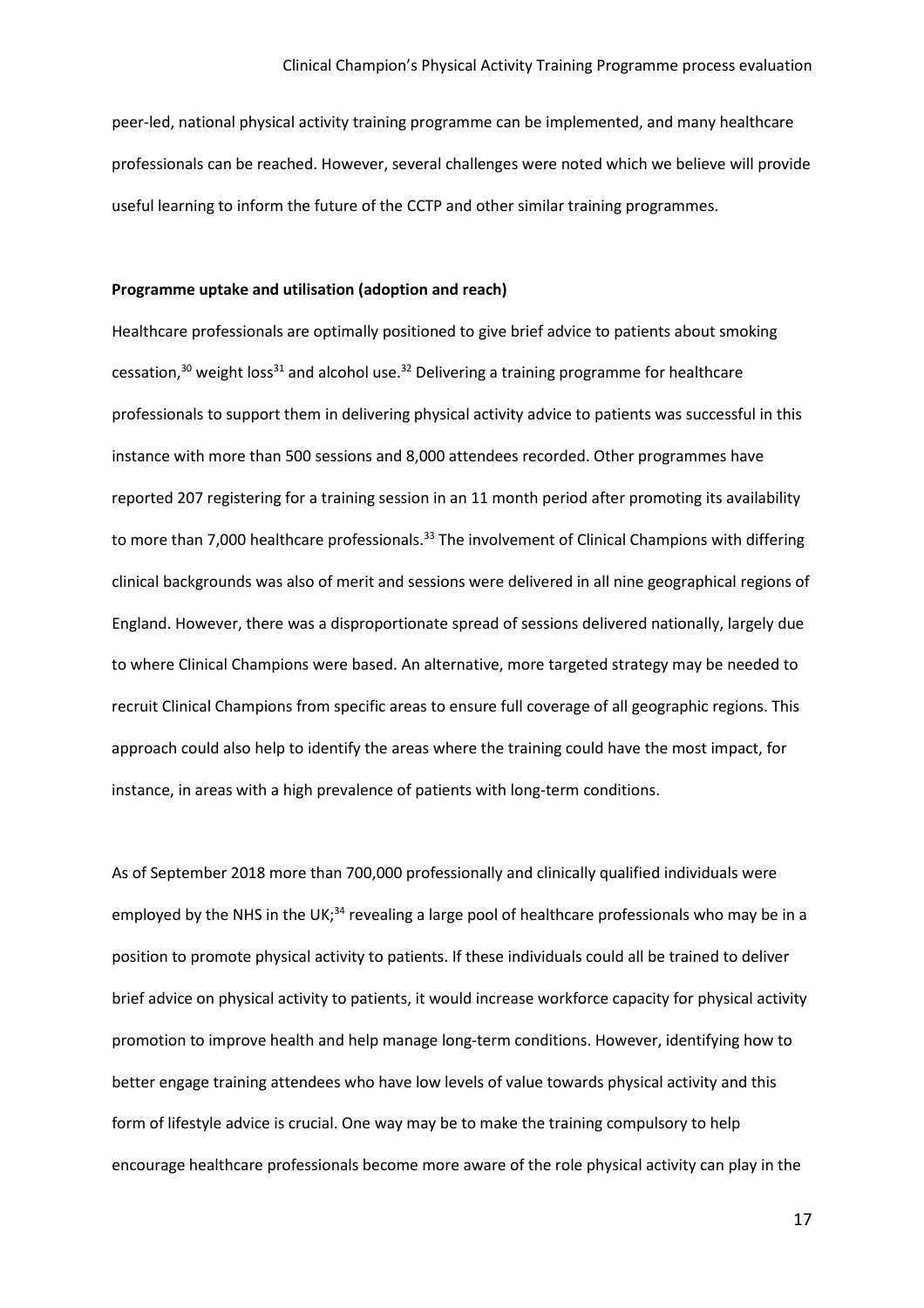prevention and management of chronic disease. Professional training has been described as an excellent way to improve physical activity prescription<sup>35</sup>, and can help healthcare professionals become more aware of guidelines and effective strategies to counsel patients,<sup>36</sup> the CCTP is therefore warranted. However, currently the programme is reliant on the recruitment and training of volunteer Clinical Champions to deliver the training programme. Being reliant on a clinical workforce can be challenging and our findings show that ensuring these individuals receive the appropriate support in organising and delivering training sessions is essential.

During the evaluation period, the training programme was attended by healthcare professionals from a variety of backgrounds, foremost doctors/physicians and nurses. In another programme evaluation, it was revealed that the largest number of bookings was from nurses followed by support workers and physiotherapists.<sup>33</sup> The online delivery format of that evaluation also enabled monitoring of completion rates which demonstrated Dieticians ranked highest followed by physiotherapists.<sup>33</sup> It has been suggested that 1 in 4 people would be more active if they were told by a General Practitioner (family physician) or practice nurse (primary-care based nurse) that physical activity can help them manage their condition.<sup>37</sup> Hearing this form of advice from a credible source appears to be important for patients.<sup>38</sup> With more than 600 General Practitioners (family physicians) and nearly 200 practice nurses (primary care-based nurses) attending training during the evaluation period, as well as secondary care hospital doctors/physicians and nurses, it appears the reach of the training programme extended into the domains of both primary care and secondary care.

Our findings revealed that 16% of the attendees were students. With concerns around the extent to which physical activity is covered in current medical-related degree curriculum,<sup>39,40</sup> it is valuable to see that the CCTP is reaching this cohort. It should be noted here, then, that the training programme may be a first encounter to physical activity for the student cohort, but this could also be true for the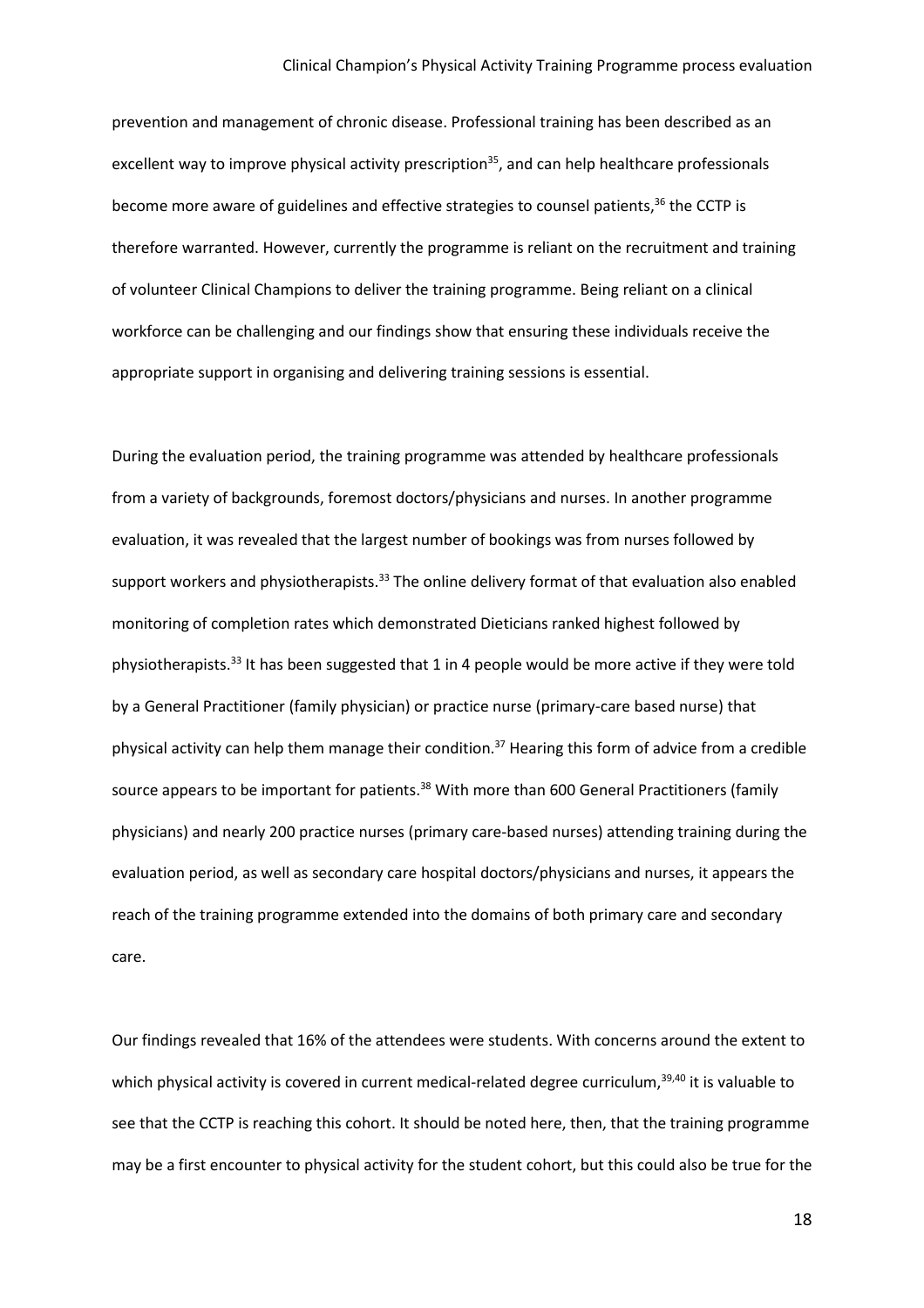fully qualified attendees who would benefit from training to promote physical activity.<sup>41,42</sup> However, having the opportunity and time to raise physical activity with patients during routine care, remains a challenge.<sup>43</sup>

#### **Programme fidelity, barriers and facilitators and degree of participant satisfaction**

#### **(implementation)**

The number of attendees at each training session varied between the sessions, logging as few as one attendee and as many as 129 attendees. It was also evident that time allocated to the training session on the day often varied from the provision at the point of scheduling. This was on occasion due to a previous session overrunning or because many attendees arrived late, delaying the start of the session. These factors directly impacted the delivery of the training, meaning intervention fidelity was inconsistent across the sessions. On one hand, the availability of the core slide set, and the secondary supplementary slide sets, was of benefit. It facilitated delivery of a standardised training session and allowed flexibility to extend a session to include further discussion around patient case studies and role play when more time was made available. In contrast, the shorter sessions restricted how much flexibility the Clinical Champions had to deliver the training and it was often difficult to deliver the full core slide set in this time. Other programmes have embraced online delivery of training which has the added benefit of logging attendance and retention for each attendee. Although online training is promising, it can produce a low booking to completion ratio.<sup>33</sup> This variation in training provision needs be minimised to ensure all attendees receive the same level and quality of training to promote consistent application of brief advice on physical activity in clinical care.

Several barriers to implementation were recorded during the evaluation. Scheduling of sessions was a time-consuming task for the Clinical Champions and one that could be enhanced with additional support from authorities such as Public Health England and local Clinical Commissioning Groups.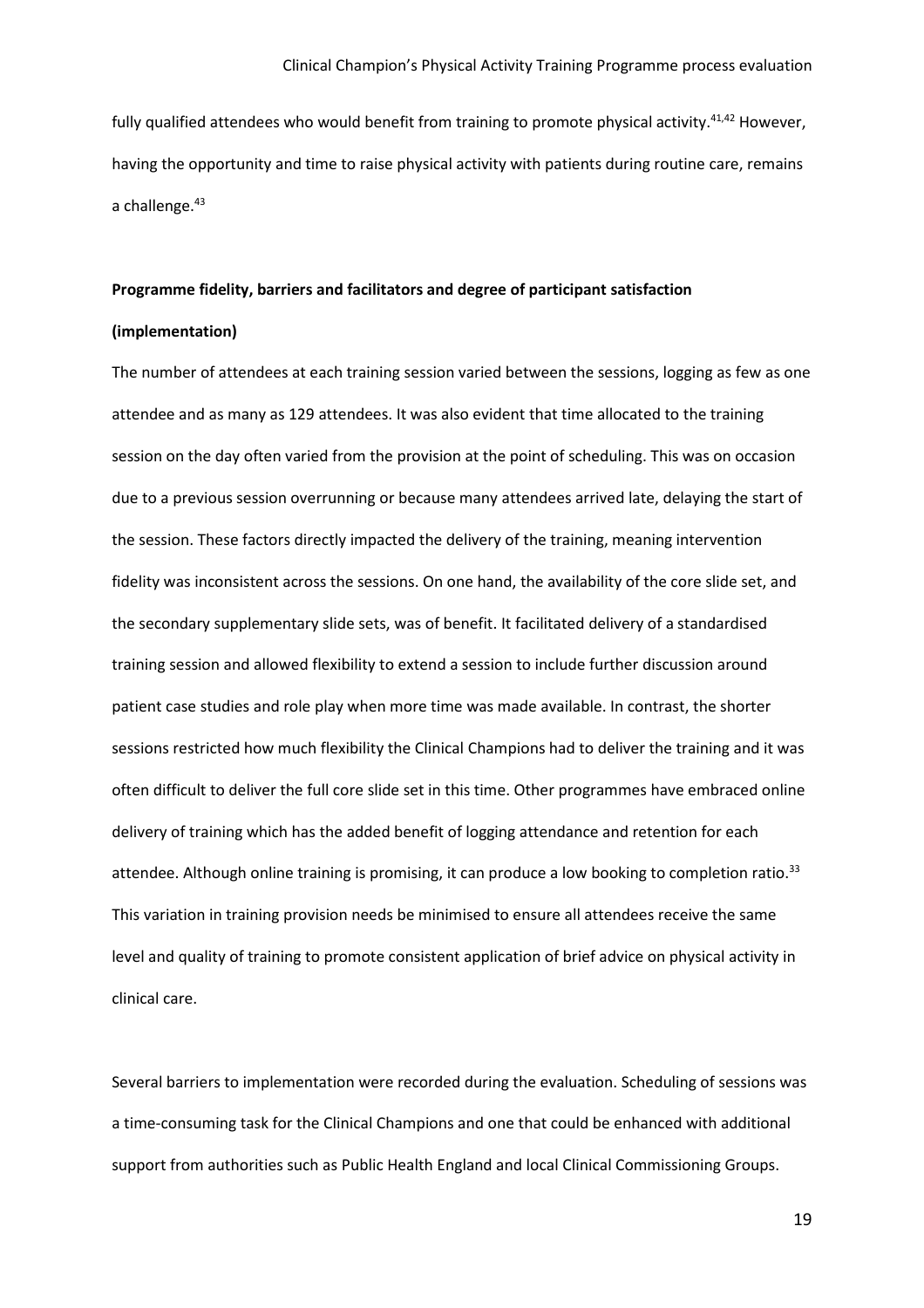Reducing the administrative burden of the Clinical Champions is pivotal for this training programme to be scaled up to deliver more sessions in each area. There is a need to reduce the reliance on the Clinical Champions for finding crucial local contacts to arrange session delivery, to avoid the burden of making repeated attempts to talk to the contact around normal clinical duties and sessions. It may be that online delivery of the training sessions could be more scalable; however, it is recognised that a face-to-face setting was preferred by many, with social learning and interaction welcomed.<sup>20</sup> Difficulties in signposting and referring was reported elsewhere and, in response, those authors highlighted the need to create links with other related programmes to widen the availability of local opportunities.20

The training programme was peer-led by design, whereby healthcare professionals delivered training to their counterparts, regardless of profession. The findings showed that a high proportion of doctors/physicians and nurses were trained by doctor/physician Clinical Champions and nurse Clinical Champions respectively. There was no known influence by Public Health England to deliver training to healthcare professionals of their own profession, but it is possible on occasion the Clinical Champions capitalised on contacts which aligned with their own profession. Most training attendees thought it was important for the trainer to be working in their area of clinical practice and this has been done in other programmes which have delivered training specific to speciality (e.g. cancer).<sup>33</sup> This could improve the training sessions for nurses and allied health professionals because they could be delivered in a way that acknowledges the variation in patient consultation practice which differs in length, format and regularity compared to doctor/physician consultations.<sup>44</sup> However, scheduling training appeared to be a challenge in itself, so if the sessions were then to be attended by particular groups of healthcare professionals, such as General Practitioners (family physicians) only, extra consideration would need to be made to facilitate additional training sessions for other staff. A pragmatic step forward would be to continue having a mixed audience for the Clinical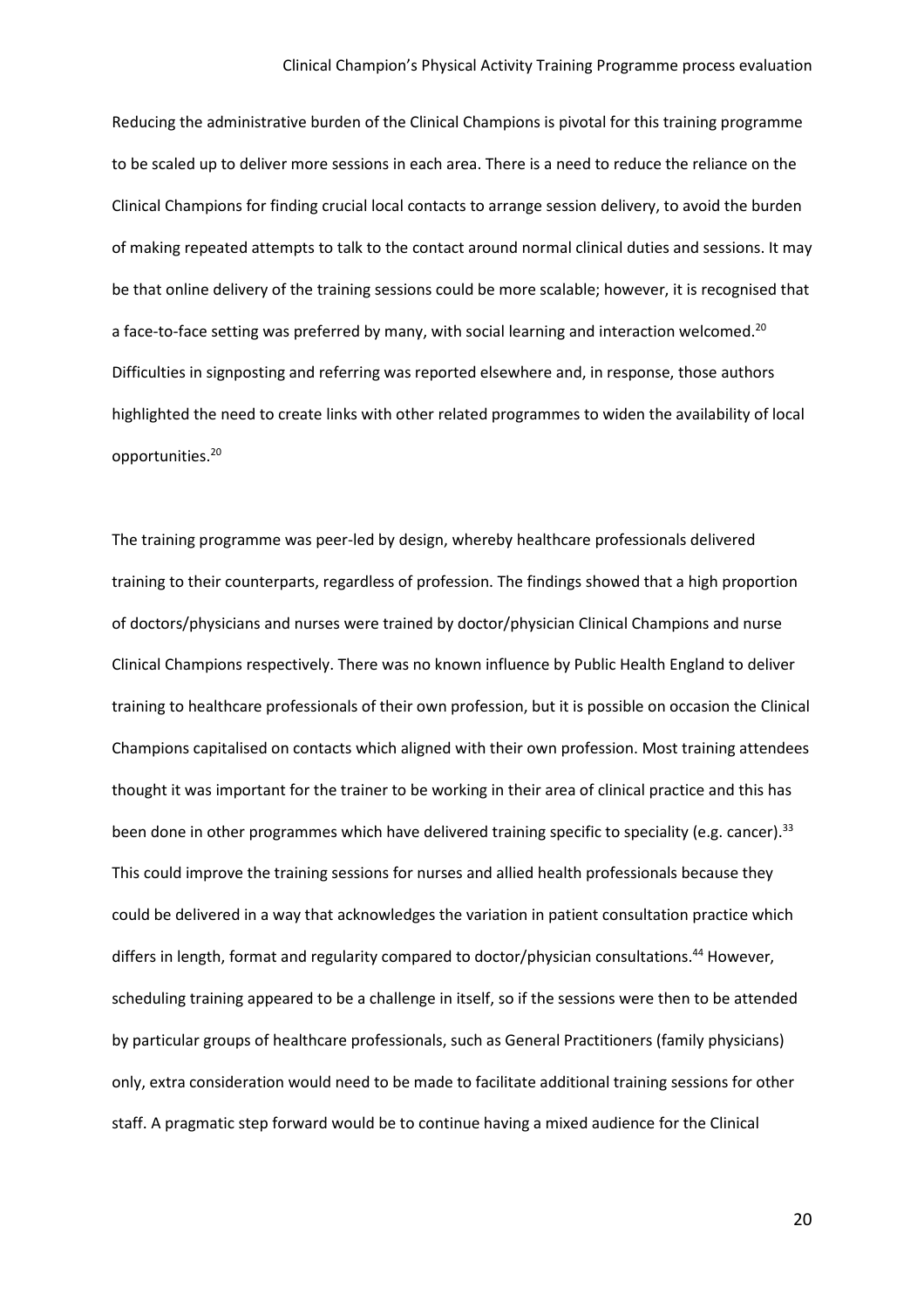Champions to maximise coverage in England, but to refer to scenarios and case studies that align with the audience.

Overall attendee satisfaction was high, suggesting the session was highly relevant, that the Clinical Champion was knowledgeable in the area and the training session was useful. High levels of satisfaction can have extended effects on whether the healthcare professionals go on to discuss physical activity with patients and may also impact personal physical activity levels. Sustaining this satisfaction beyond the training session into the clinical environment is important. However, the literature suggests that time can be restrictive in clinical settings<sup>45</sup> as can a lack of resources.<sup>46</sup>It is also important to acknowledge boundaries between different healthcare professions and the complexity of physical activity promotion with individual patients; noting that particular healthcare professionals may not view physical activity promotion within remit. <sup>47</sup> Enabling healthcare professionals to give tangible materials to patients may be a helpful resource, such as handing out leaflets and vouchers to inactive patients.<sup>48</sup> The CCTP may benefit from doing something similar. Indeed in the subsequent delivery of the programme, stronger links have been made to the use of the Moving Medicine e-learning resource [\(https://movingmedicine.ac.uk/\)](https://movingmedicine.ac.uk/) to supplement the verbal advice given at the training sessions, and which may provide a useful resource for healthcare professionals in their consultations with patients. Further evaluation is underway to understand how the Moving Medicine resource is being used in practice.

#### **Recommendations for future delivery of the CCTP and similar programmes**

Based on the findings from this process evaluation several recommendations are suggested for the future delivery, scale up and expansion of the CCTP.

1. Consider how Clinical Champions are recruited to ensure there is geographical spread and there are equal opportunities to attend sessions across all geographical regions. But also consider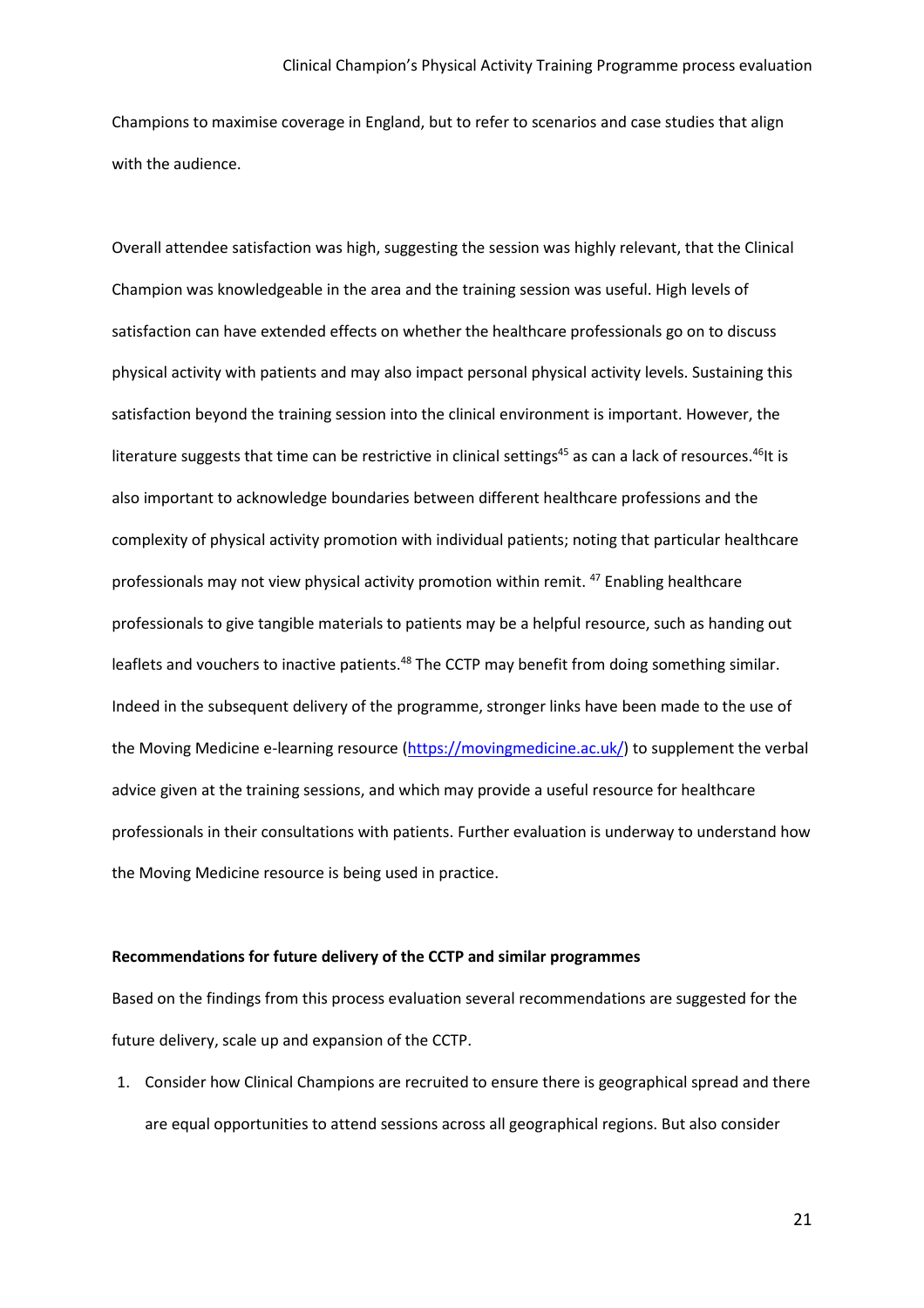targeting specific areas where there are greater health needs in the population which could benefit from increased physical activity and could be promoted by healthcare professionals.

- 2. Ensure all healthcare professionals have the opportunity, and are encouraged, to participate in the training by engaging with senior managers and clinicians to gain recognition of the value of physical activity in promoting health, support the programme and increase awareness of training sessions being offered.
- 3. Consider how to reach and engage more healthcare professionals in the training, particularly those who may not perceive physical activity promotion to be a high priority or part of their role.
- 4. Amend the advertising material used to publicise the event to healthcare professionals to have an explicitly clear message why it is relevant to *all* healthcare professionals.
- 5. Provide more administrative support to Clinical Champions to identify key contacts and to schedule training sessions.
- 6. Ensure scheduled sessions have a minimum duration to enable the full core slide set to be delivered in a standardised fashion.
- 7. Increase awareness of the CCTP nationally to increase awareness of the training programme and to support the process of organising and delivering training sessions.
- 8. Evaluate the delivery of the brief advice on physical activity in both mental and physical health clinical settings following the training to determine how and when it is implemented, and the impact on patient's physical activity participation.
- 9. Identify the potential downstream barriers and facilitators for promoting physical activity to patients using brief advice during routine clinical practice.
- 10. Standardise the evaluation procedure for this training programme to enable comparisons and inform future programming.

#### **Strengths and limitations**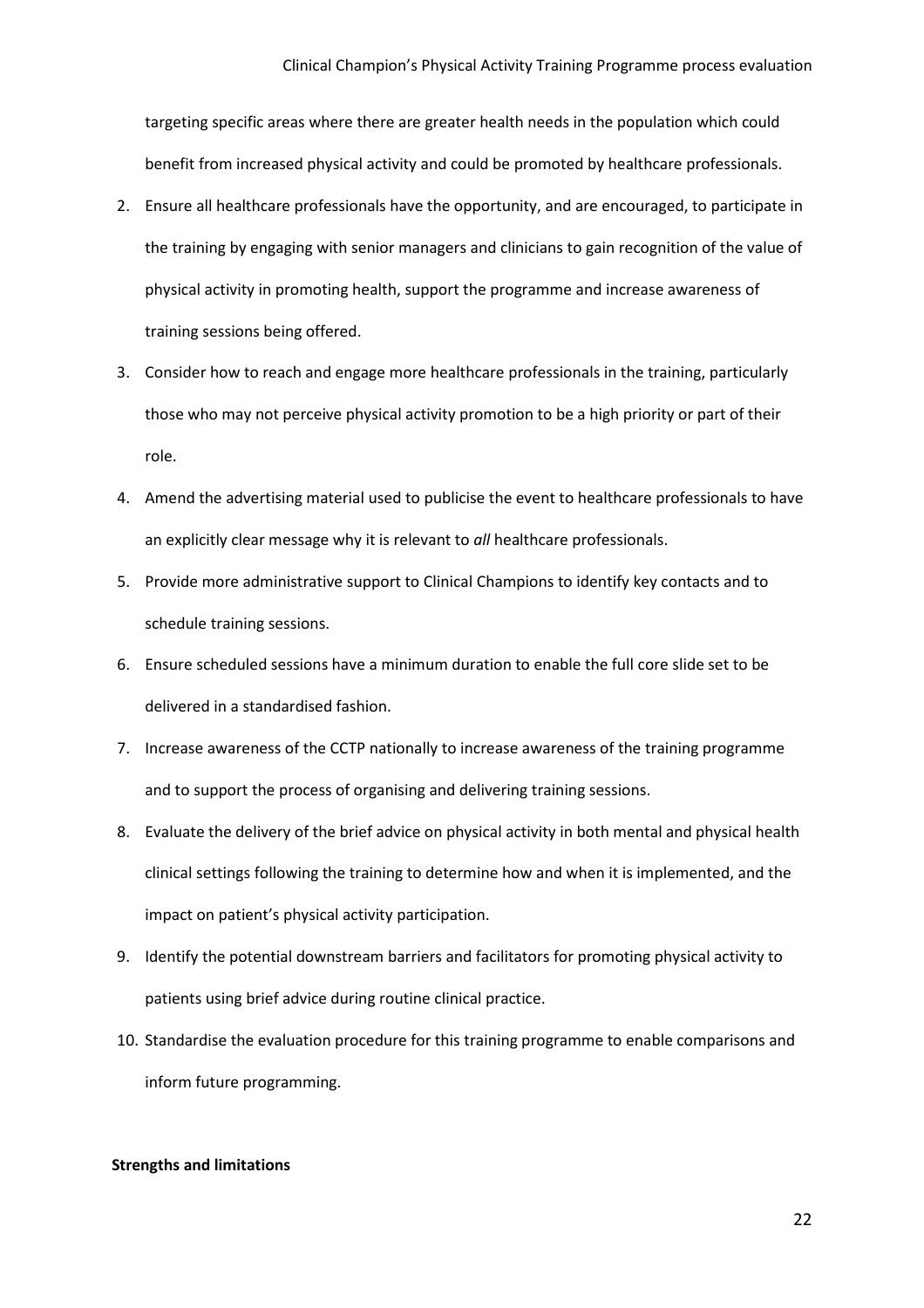A comprehensive, pragmatic process evaluation<sup>49</sup> of the CCTP was conducted and had good buy-in from the Clinical Champions to complete the data collection procedures. The data collection methods were designed with support from an evaluation steering group who advised on feasible approaches. There were challenges, however, with capturing data for the evaluation due to the pressures with delivery of the training sessions and reliance on the Clinical Champions. An alternate approach may have been to send links to the evaluation materials ahead of the training session. Given the pragmatic real world nature of the training programme, the evaluation did not contain a control or comparison group and there was no randomisation to different intervention groups. It must be acknowledged that not every attendee completed the sign-in sheet at training sessions. Often attendees arrived late, and the Clinical Champions were preoccupied with delivering the session. As a result, rates of attendance reported in this paper are likely an underestimation of true programme reach. It was also noted that some session delivery audit forms were incomplete, therefore it was not always possible to identify exactly which slide set was delivered or how the sessions were adapted to suit different circumstances. The interviewees may have withheld particular comments of the CCTP which were deemed negative, given their employment with the organisation overseeing the CCTP. The sample of the interviews was also limited in breadth across healthcare professions; driven by the funding provided, which was specifically for interviews with nurses, and the doctor/physician and allied health professional Clinical Champions being unavailable at the time along with other resource capacity issues.

#### **Conclusion**

The process evaluation demonstrated that a national peer-led training programme for healthcare professionals to deliver physical activity advice to patients is possible to implement and can reach many of the target audience. However, there were several barriers to its implementation and these need to be addressed to ensure maximum reach and engagement of healthcare professionals, intervention fidelity and effective scale up and expansion of the programme.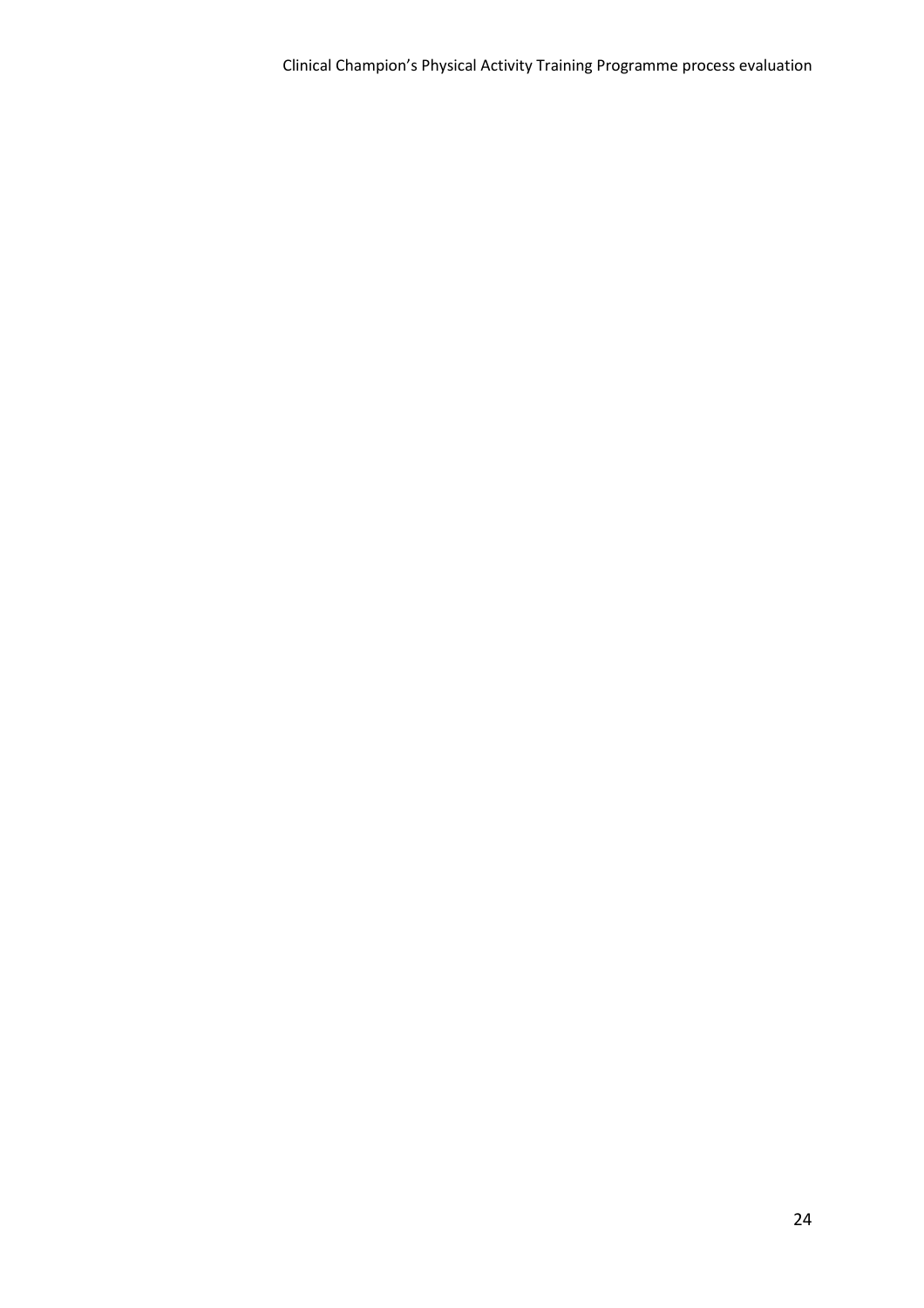#### Acknowledgements

We would like to thank Ms Kim Buxton for her instrumental role in designing and delivering the evaluation of the Clinical Champions Physical Activity Training Programme. We would also like to thank the Clinical Champions for their contribution to this evaluation, namely the distribution of baseline surveys to training attendees, encouraging the completion of the session sign-in sheet and personal completion of the session delivery audit forms. We would also like to acknowledge the training attendees who participated in this process evaluation. This activity was conducted under the auspices of the National Centre for Sport and Exercise Medicine (NCSEM) England, a collaboration between several universities, NHS trusts and sporting and public bodies.

#### Funding source

The programme was funded by Sport England and Public Health England. In addition, the CCTP received funding from the Burdett Trust, which helped to support the interviews with nurse Clinical Champions, as well as the Department for Work and Pensions (DWP) and Department of Health (DoH) Joint Unit on Health and Work. Public Health England supported the delivery of the evaluation but did not play any role in the design or analyses or in the writing of this manuscript.

#### Author contributions

MW contributed to the conception and design of the process evaluation, data management, data analysis, drafted the manuscript and approved the final version submitted.

LC contributed to data management, data analysis, drafted the manuscript and approved the final version submitted.

HM contributed to data management, data analysis drafted the manuscript and approved the final version submitted.

EA contributed to project management, drafted the manuscript and approved the final version submitted.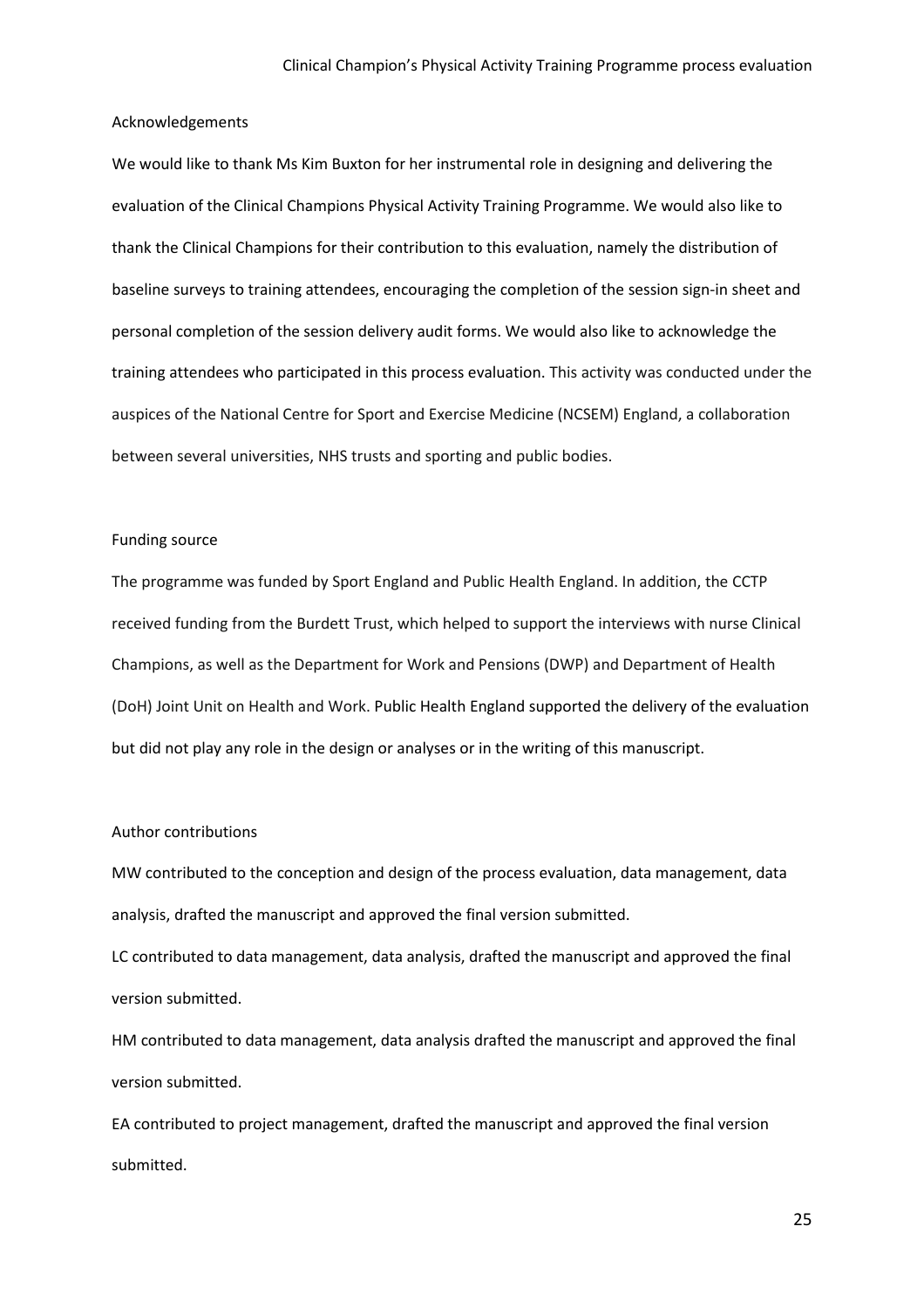Conflict of interest

None to declare.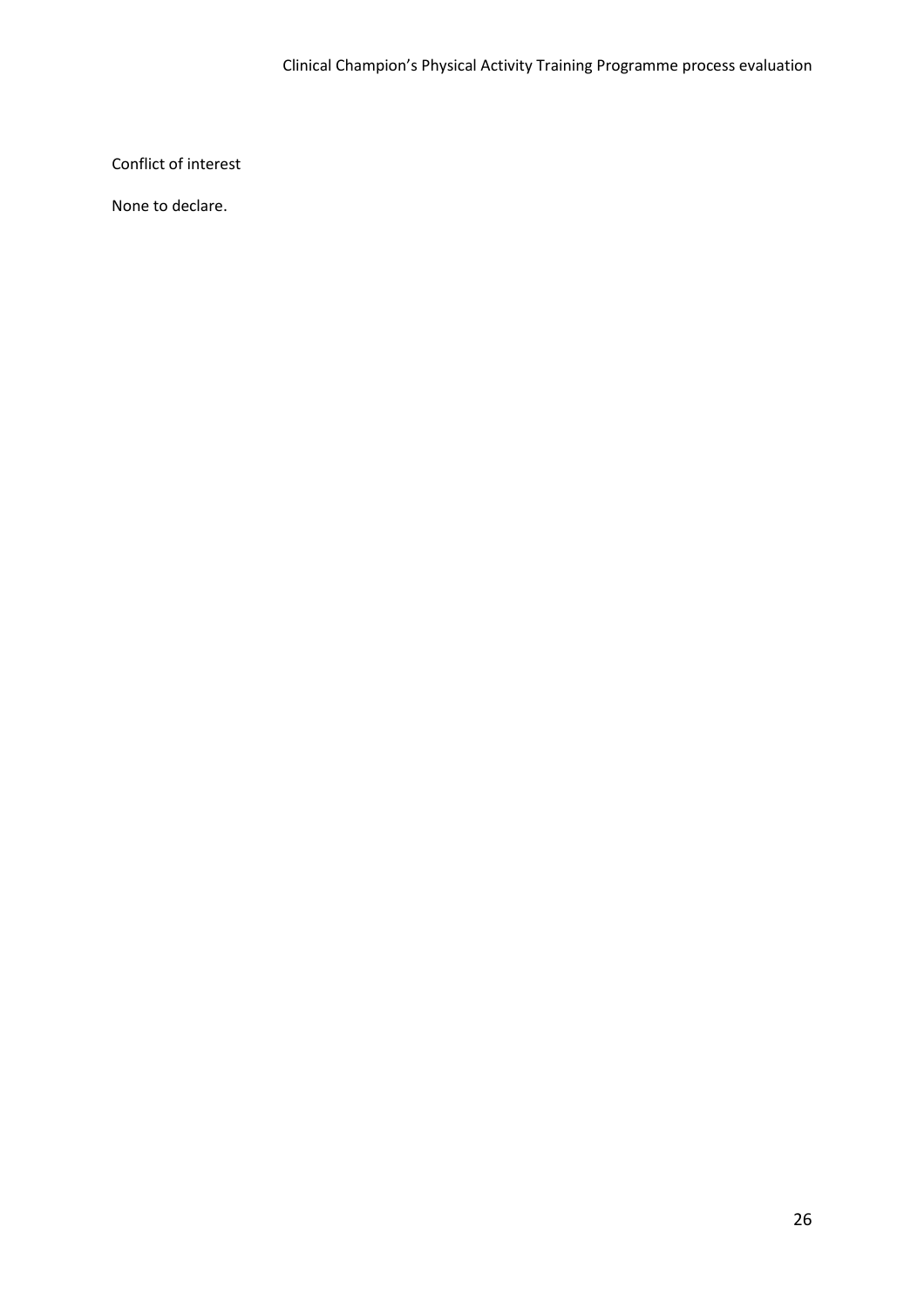### **References**

- 1. Andersen LB, Mota J, Di Pietro L. Update on the global pandemic of physical inactivity. *Lancet*. 2016;388(10051):1255-1256. doi:10.1016/S0140-6736(16)30960-6
- 2. Warburton DER, Nicol CW, Bredin SSD. Health benefits of physical activity: The evidence. *CMAJ*. 2006;174(6):801-809. doi:10.1503/cmaj.051351
- 3. Ding D, Lawson KD, Kolbe-Alexander TL, et al. The economic burden of physical inactivity: a global analysis of major non-communicable diseases. *Lancet*. 2016;388(10051):1311-1324. doi:10.1016/S0140-6736(16)30383-X
- 4. NHS Digital. *Health Survey for England 2016 Physical Activity in Adults Health Survey for England 2016: Physical Activity in Adults*.; 2017.
- 5. Grimm P. Social Desirability Bias. *Wiley Int Encycl Mark*. December 2010. doi:10.1002/9781444316568.WIEM02057
- 6. Cassell A, Edwards D, Harshfield A, et al. The epidemiology of multimorbidity in primary care: A retrospective cohort study. *Br J Gen Pract*. 2018;68(669):e245-e251. doi:10.3399/bjgp18X695465
- 7. Health Survey for England. *Health Survey for England 2018: Adult Heath Related Behaviours*.; 2019.
- 8. Dunn AL, Andersen RE, Jakicic JM. Lifestyle physical activity interventions history, short- and long-term effects, and recommendations. In: *American Journal of Preventive Medicine*. Vol 15. Am J Prev Med; 1998:398-412. doi:10.1016/S0749-3797(98)00084-1
- 9. International Society for Physical Activity and Health (ISPAH). *ISPAH's Eight Investments That Work for Physical Activity*.; 2020. https://www.ispah.org/wpcontent/uploads/2020/11/English-Eight-Investments-That-Work-FINAL.pdf. Accessed June 25, 2021.
- 10. Public Health England. *Everybody Active, Every Day: An Evidence-Based Approach to Physical Activity*. London, UK; 2014.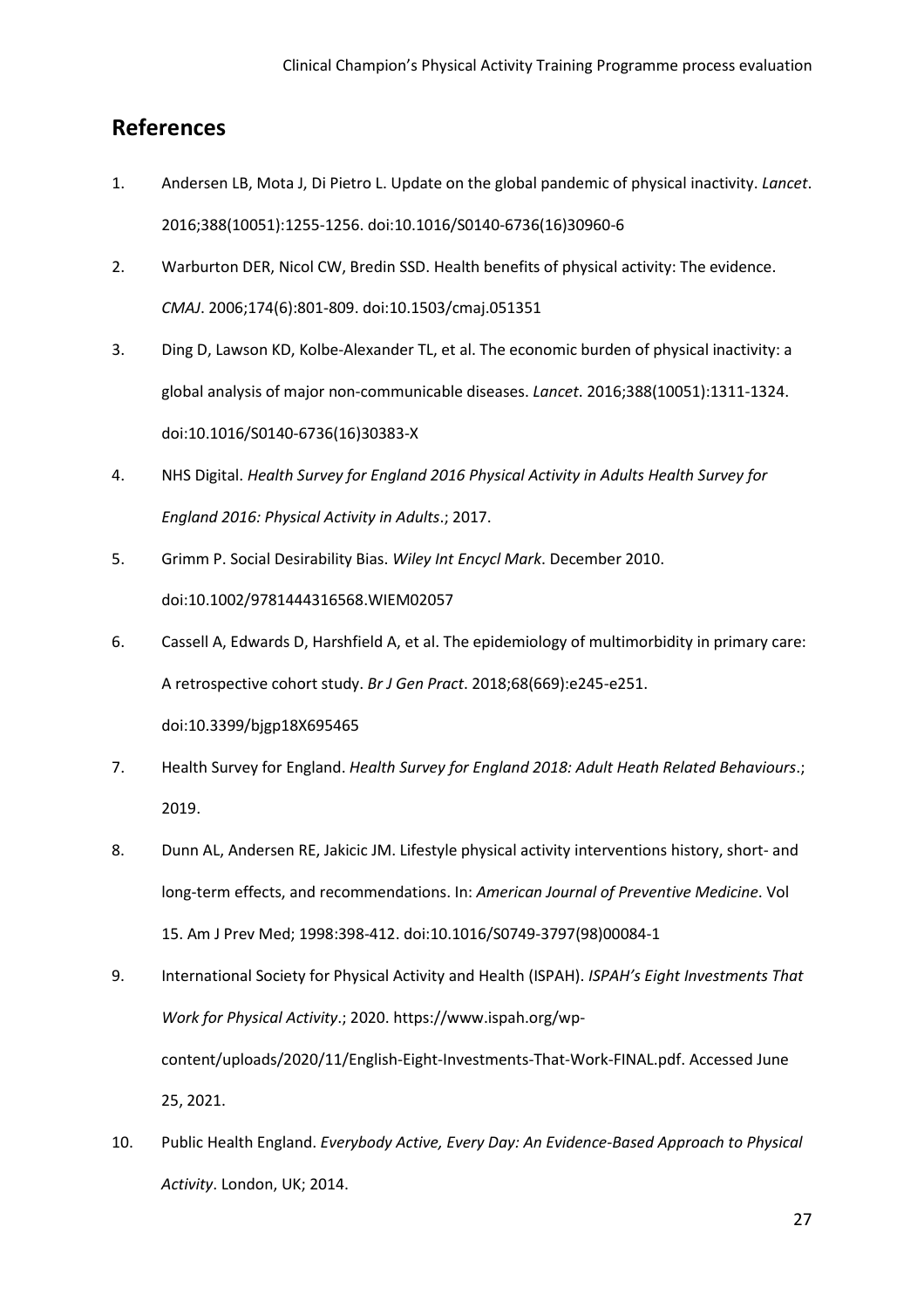https://www.gov.uk/government/uploads/system/uploads/attachment\_data/file/374914/Fr amework\_13.pdf.

- 11. Giles-Corti B, Sallis JF, Sugiyama T, Frank LD, Lowe M, Owen N. Translating active living research into policy and practice: One important pathway to chronic disease prevention. *J Public Health Policy*. 2015;36(2):231-243. doi:10.1057/jphp.2014.53
- 12. Reis RS, Salvo D, Ogilvie D, Lambert E V., Goenka S, Brownson RC. Scaling up physical activity interventions worldwide: stepping up to larger and smarter approaches to get people moving. *Lancet*. 2016;388(10051):1337-1348. doi:10.1016/S0140-6736(16)30728-0
- 13. Chatterjee R, Chapman T, Brannan M, Pract JV-BJG, 2017 undefined. GPs' knowledge, use, and confidence in national physical activity and health guidelines and tools: a questionnairebased survey of general practice in England. *bjgp.org*. doi:10.3399/bjgp17X692513
- 14. Lowe A, Littlewood C, McLean S, Kilner K. Physiotherapy and physical activity: A crosssectional survey exploring physical activity promotion, knowledge of physical activity guidelines and the physical activity habits of UK physiotherapists. *BMJ Open Sport Exerc Med*. 2017;3(1):e000290. doi:10.1136/bmjsem-2017-000290
- 15. Wheeler PC, Mitchell R, Ghaly M, Buxton K. Primary care knowledge and beliefs about physical activity and health: a survey of primary healthcare team members. *bjgpopen.org*. 2017. doi:10.3399/bjgpopen17X100809
- 16. Cuthill JA, Shaw M. Questionnaire survey assessing the leisure-time physical activity of hospital doctors and awareness of UK physical activity recommendations. *BMJ Open Sport Exerc Med*. 2019;5(1):e000534. doi:10.1136/bmjsem-2019-000534
- 17. NICE. *Physical Activity: Brief Advice for Adults in Primary Care*.; 2013.
- 18. Lamming L, Pears S, Mason D, et al. What do we know about brief interventions for physical activity that could be delivered in primary care consultations? A systematic review of reviews. *Prev Med (Baltim)*. 2017;99:152-163. doi:10.1016/j.ypmed.2017.02.017
- 19. Westland H, Sluiter J, Te Dorsthorst S, et al. Patients' experiences with a behaviour change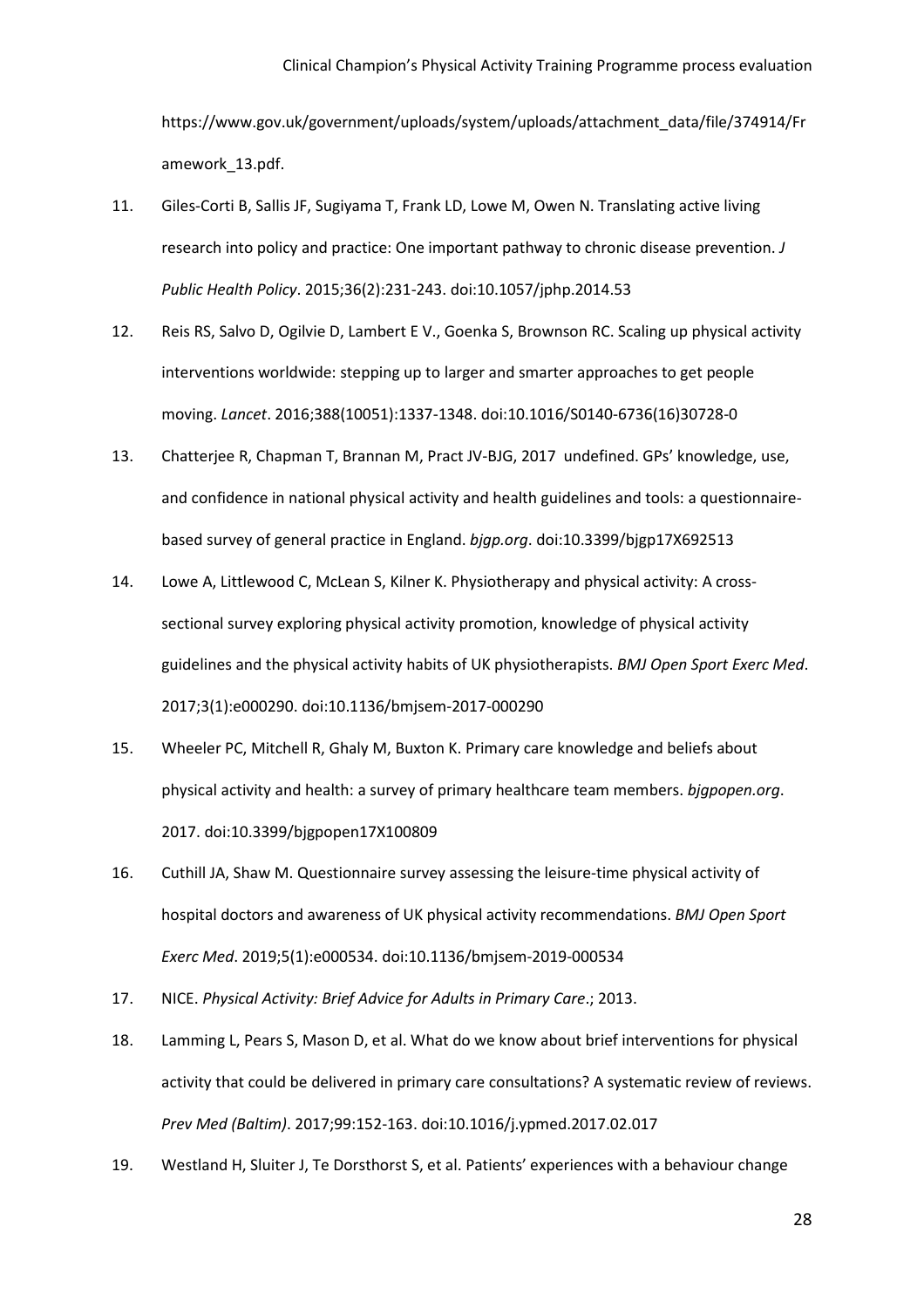intervention to enhance physical activity in primary care: A mixed methods study. *PLoS One*. 2019;14(2). doi:10.1371/journal.pone.0212169

- 20. Webb J, Hall J, Hall K, Fabunmi-Alade R. Increasing the frequency of physical activity very brief advice by nurses to cancer patients. A mixed methods feasibility study of a training intervention. *Public Health*. 2016;139:121-133. doi:10.1016/j.puhe.2016.05.015
- 21. Florindo AA, Mielke GI, Gomes GADO, et al. Physical activity counseling in primary health care in Brazil: A national study on prevalence and associated factors. *BMC Public Health*. 2013;13(1):1-10. doi:10.1186/1471-2458-13-794
- 22. Lion A, Vuillemin A, Thornton JS, Theisen D, Stranges S, Ward M. Physical activity promotion in primary care: A Utopian quest? *Health Promot Int*. 2019;34(4):877-886. doi:10.1093/heapro/day038
- 23. Brannan M, Bernardotto M, Clarke N, Varney J. Moving healthcare professionals-a whole system approach to embed physical activity in clinical practice. *BMC Med Educ*. 2019;19. doi:10.1186/s12909-019-1517-y
- 24. Foster C, Shilton T, Westerman L, Varney J, Bull F. World Health Organisation to develop global action plan to promote physical activity: Time for action. *Br J Sports Med*. 2018;52(8):484-485. doi:10.1136/bjsports-2017-098070
- 25. Steckler A, Linnan L, Israel B. *Process Evaluation for Public Health Interventions and Research*.; 2002.
- 26. Glasgow RE, Vogt TM, Boles SM. Evaluating the public health impact of health promotion interventions: The RE-AIM framework. *Am J Public Health*. 1999;89(9):1322-1327. doi:10.2105/AJPH.89.9.1322
- 27. Myers A, Copeland R, Quirk H, Crank H, Broom D, Goldsmith S. Evaluation of the Public Health England and Sport England Funded Physical Activity Clinical Advice Pad Pilot in Primary Care. 2020. doi:10.31219/osf.io/st94m
- 28. Braun V, Clarke V. Using thematic analysis in psychology. *Qual Res Psychol*. 2006;3(2):77-101.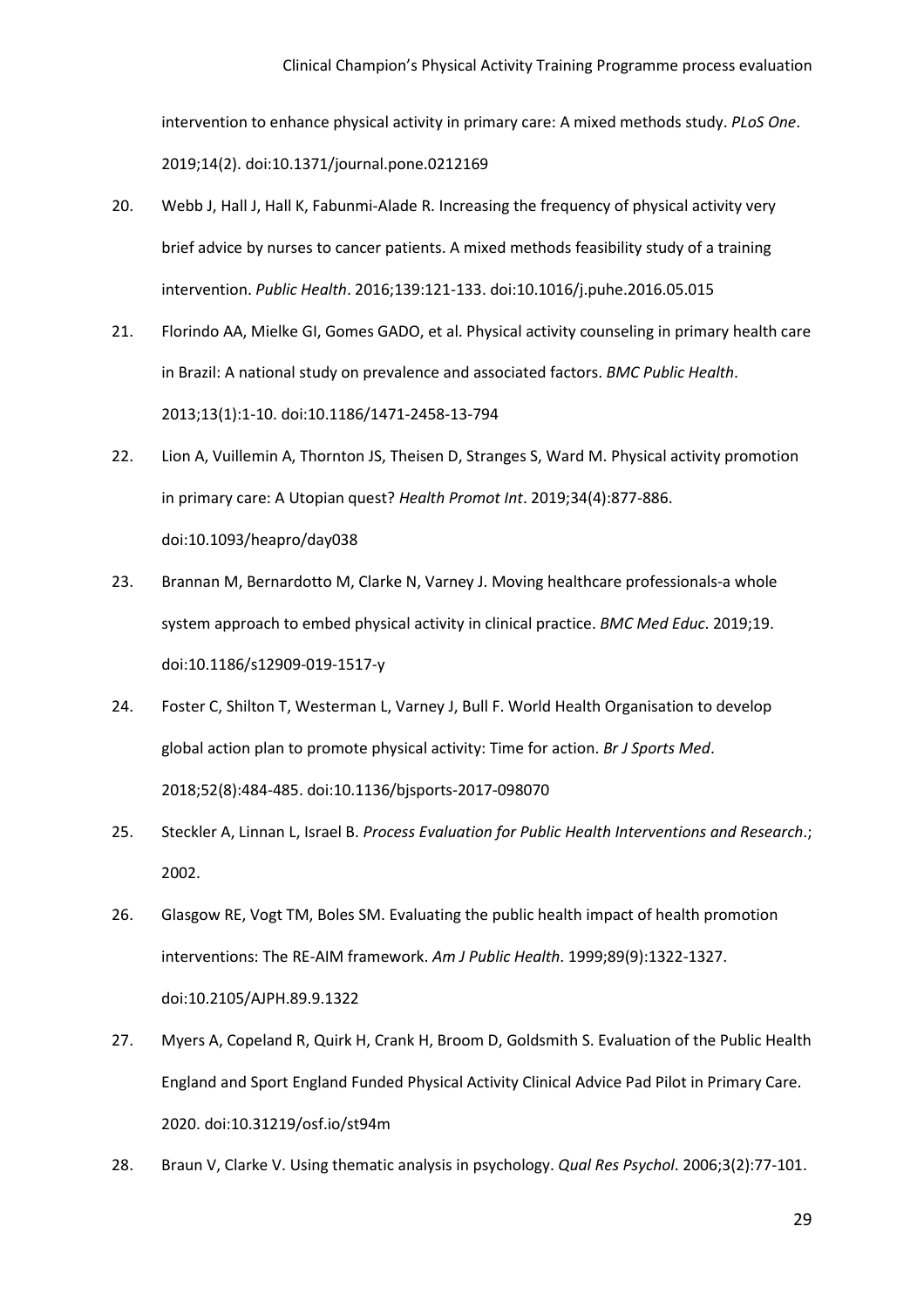doi:10.1191/1478088706qp063oa

- 29. Brownson R, Colditz G, Proctor E. Dissemination and implementation research in health: translating science to practice. 2017. doi:10.1093/acprof:oso/9780199751877.001.0001
- 30. Halcomb E, Furler J, … OH-F, 2015 undefined. Process evaluation of a practice nurse-led smoking cessation trial in Australian general practice: views of general practitioners and practice nurses. *academic.oup.com*.
- 31. Aveyard P, Lewis A, Tearne S, et al. Screening and brief intervention for obesity in primary care: a parallel, two-arm, randomised trial. *Lancet*. 2016;388(10059):2492-2500. doi:10.1016/S0140-6736(16)31893-1
- 32. Gifford H, Paton S, Cvitanovic L, McMenamin J, Newton C. Is routine alcohol screening and brief intervention feasible in a New Zealand primary care environment? *N Z Med J*. 2012;125(1354):17-25.
- 33. Webb J, Stockwell J, Chavez-Ugalde Y. The reach, adoption, and effectiveness of online training for healthcare professionals. *Public Health*. 2017;153:107-110. doi:10.1016/j.puhe.2017.08.016
- 34. NHS Digital. Healthcare Workforce Statistics March 2019, Experimental NHS Digital.
- 35. Sotomayor PL, Bravo GH, Fernández AL, Piña JT. Prescription of physical activity: How does the internist perceive it? *J Phys Act Heal*. 2019;16(9):722-726. doi:10.1123/jpah.2018-0427
- 36. Bakhshi S, Sun F, Murrells T, While A. Nurses' health behaviours and physical activity-related health-promotion practices. *Br J Community Nurs*. 2015;20(6):289-296. doi:10.12968/bjcn.2015.20.6.289
- 37. Ipsos Mori Survey. I. 2000.
- 38. Booth M, Bauman A, Owen N, medicine CG-P, 1997 undefined. Physical activity preferences, preferred sources of assistance, and perceived barriers to increased activity among physically inactive Australians. *Elsevier*.
- 39. Weiler R, Chew S, Coombs N, Hamer M, Stamatakis E. Physical activity education in the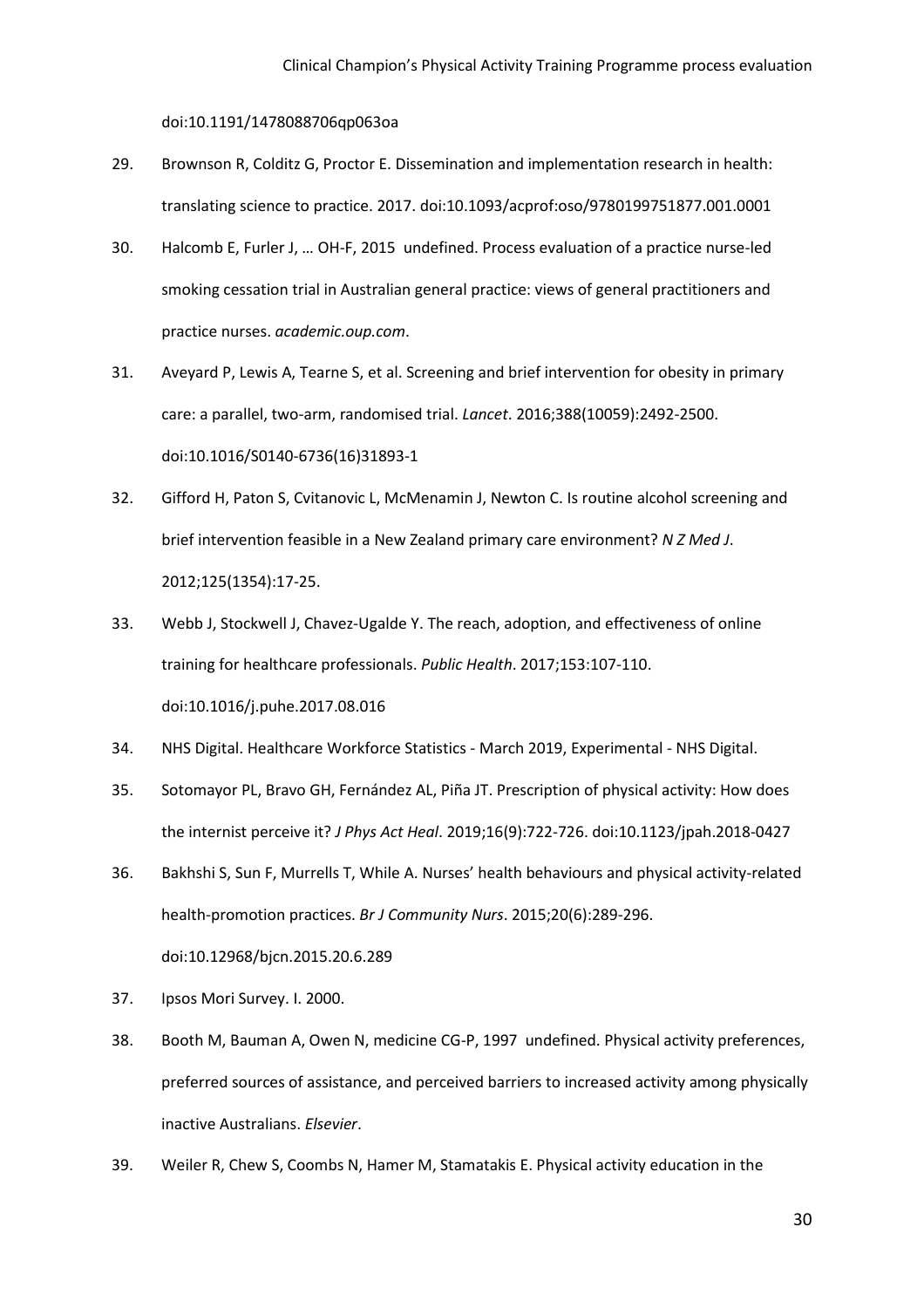undergraduate curricula of all UK medical schools: are tomorrow's doctors equipped to follow clinical guidelines? *Br J Sports Med*. 2012;46(14):1024-1026. doi:10.1136/bjsports-2012-091380

- 40. Radenkovic D, Aswani R, Ahmad I, Kreindler J, Robinson R. Lifestyle medicine and physical activity knowledge of final year UK medical students. *BMJ Open Sport Exerc Med*. 2019;5(1):e000518. doi:10.1136/bmjsem-2019-000518
- 41. Bock C, Diehm C, Schneider S. Physical activity promotion in primary health care: Results from a German physician survey. *Eur J Gen Pract*. 2012;18(2):86-91. doi:10.3109/13814788.2012.675504
- 42. Carroll J, Antognoli E, Family SF-TA of, 2011 undefined. Evaluation of Physical Activity Counseling in Primary Care Using Direct Observation of the 5As. *Ann Fam Med*. doi:10.1370/afm.1299
- 43. Clark RE, McArthur C, Papaioannou A, et al. "I do not have time. Is there a handout I can use?": combining physicians' needs and behavior change theory to put physical activity evidence into practice. *Osteoporos Int*. 2017;28(6):1953-1963. doi:10.1007/s00198-017-3975- 6
- 44. Crisford P, Winzenberg T, Venn A, Schultz M, Aitken D, Cleland V. Factors associated with physical activity promotion by allied and other non-medical health professionals: A systematic review. *Patient Educ Couns*. 2018;101(10):1775-1785. doi:10.1016/j.pec.2018.05.011
- 45. Frantz JM, Ngambare R. Physical activity and health promotion strategies among physiotherapists in Rwanda. *Afr Health Sci*. 2013;13(1):17-23. doi:10.4314/ahs.v13i1.3
- 46. Douglas F, Torrance N, Van Teijlingen E, Meloni S, Kerr A. Primary care staff's views and experiences related to routinely advising patients about physical activity. A questionnaire survey. 2006. doi:10.1186/1471-2458-6-138
- 47. Abaraogu UO, Edeonuh JC, Frantz J. Promoting physical activity and exercise in daily practice: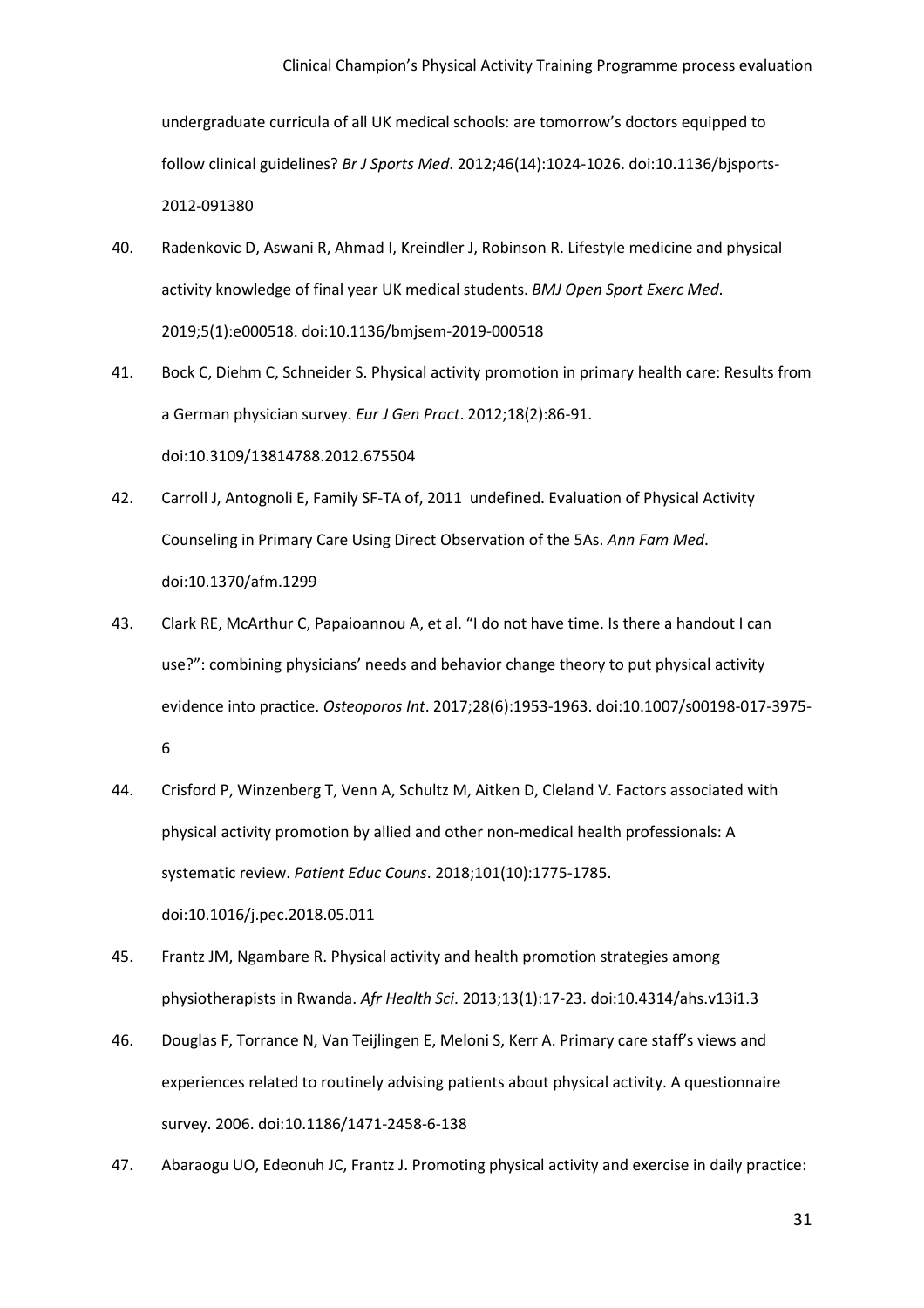Current practices, barriers, and training needs of physiotherapists in eastern Nigeria.

*Physiother Canada*. 2016;68(1):37-45. doi:10.3138/ptc.2014-74

- 48. Allenspach EC, Handschin M, Kutlar Joss M, et al. *Patient and Physician Acceptance of a Campaign Approach to Promoting Physical Activity: The "Move for Health" Project*.; 2007.
- 49. Glasgow RE, Riley WT. Pragmatic measures: What they are and why we need them. *Am J Prev Med*. 2013;45(2):237-243. doi:10.1016/j.amepre.2013.03.010

# **Tables**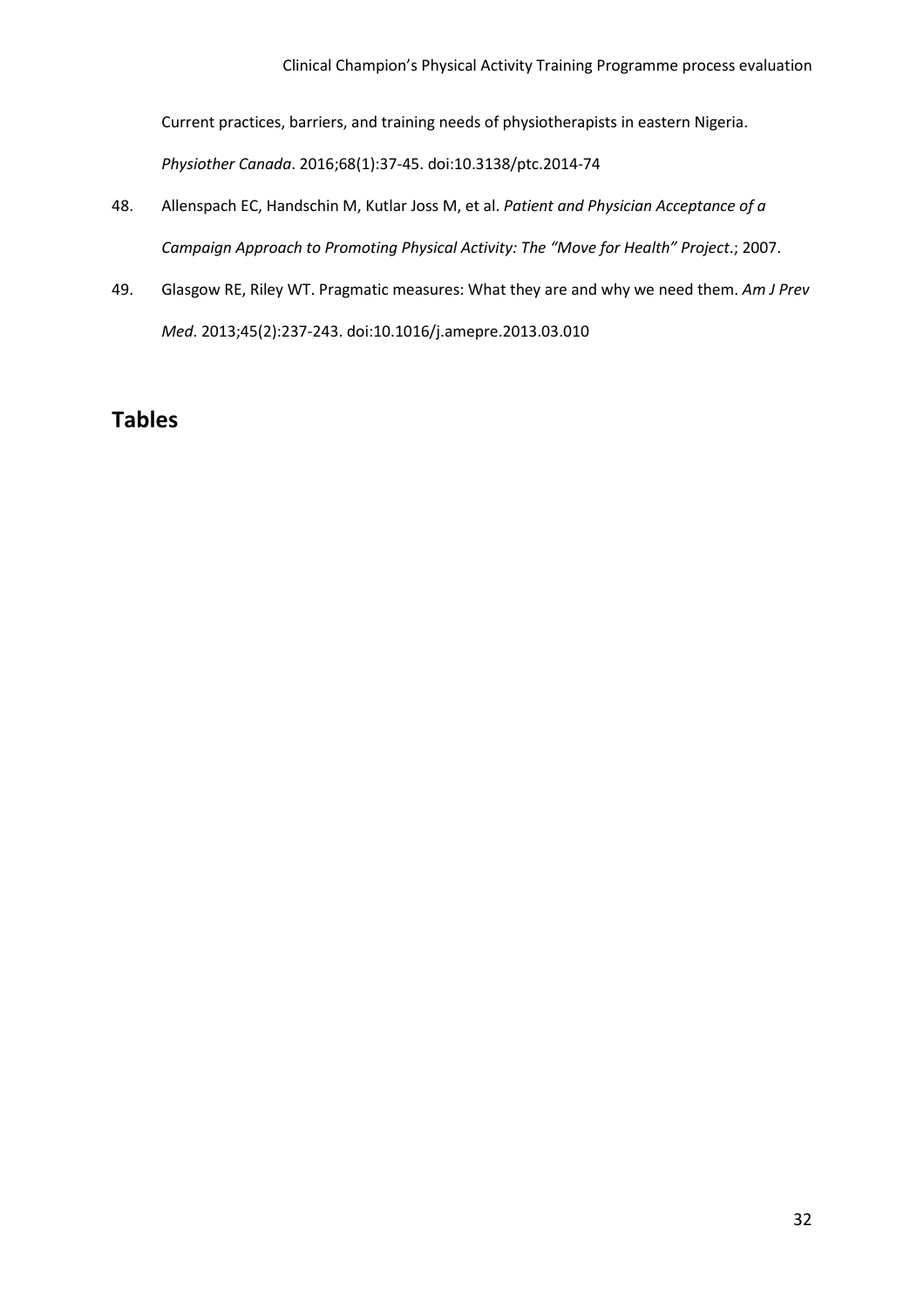Table 1. An overview of the RE-AIM framework used in this evaluation, domain definitions and the data sources

| <b>Domain</b>  | <b>Definition</b>                    | <b>Data items</b>                               | Data source                 |  |
|----------------|--------------------------------------|-------------------------------------------------|-----------------------------|--|
| Reach          | The absolute number and              | Where the sessions took place                   | Session delivery audit form |  |
|                | proportion, and representativeness   | Number of training attendees                    | Session sign-in sheet       |  |
|                | of individuals who are willing to    | The profession of training attendees            | Baseline survey             |  |
|                | participate in a given initiative.   | Age of training attendees                       | Baseline survey             |  |
|                |                                      | Perceptions of how valued physical activity is  | Baseline survey             |  |
| Adoption       | The absolute number, proportion,     | Number of Clinical Champions                    | Session delivery audit form |  |
|                | and representativeness of            | Profession of the Clinical Champion             | Session delivery audit form |  |
|                | intervention agents (clinical        | Geographical location of the Clinical Champions | Session delivery audit form |  |
|                | champions) who are willing to        | Who delivered the session?                      | Session delivery audit form |  |
|                | initiate a program.                  | Location of the sessions delivered              | Session delivery audit form |  |
|                |                                      | Number of training sessions delivered           | Session delivery audit form |  |
| Implementation | The intervention agents' fidelity to | Which slide set was delivered                   | Session delivery audit form |  |
|                | the various elements of an           | Time allocation for the session                 | Session delivery audit form |  |
|                | intervention's protocol. This        | Subsequent time allocation for the session      | Session delivery audit form |  |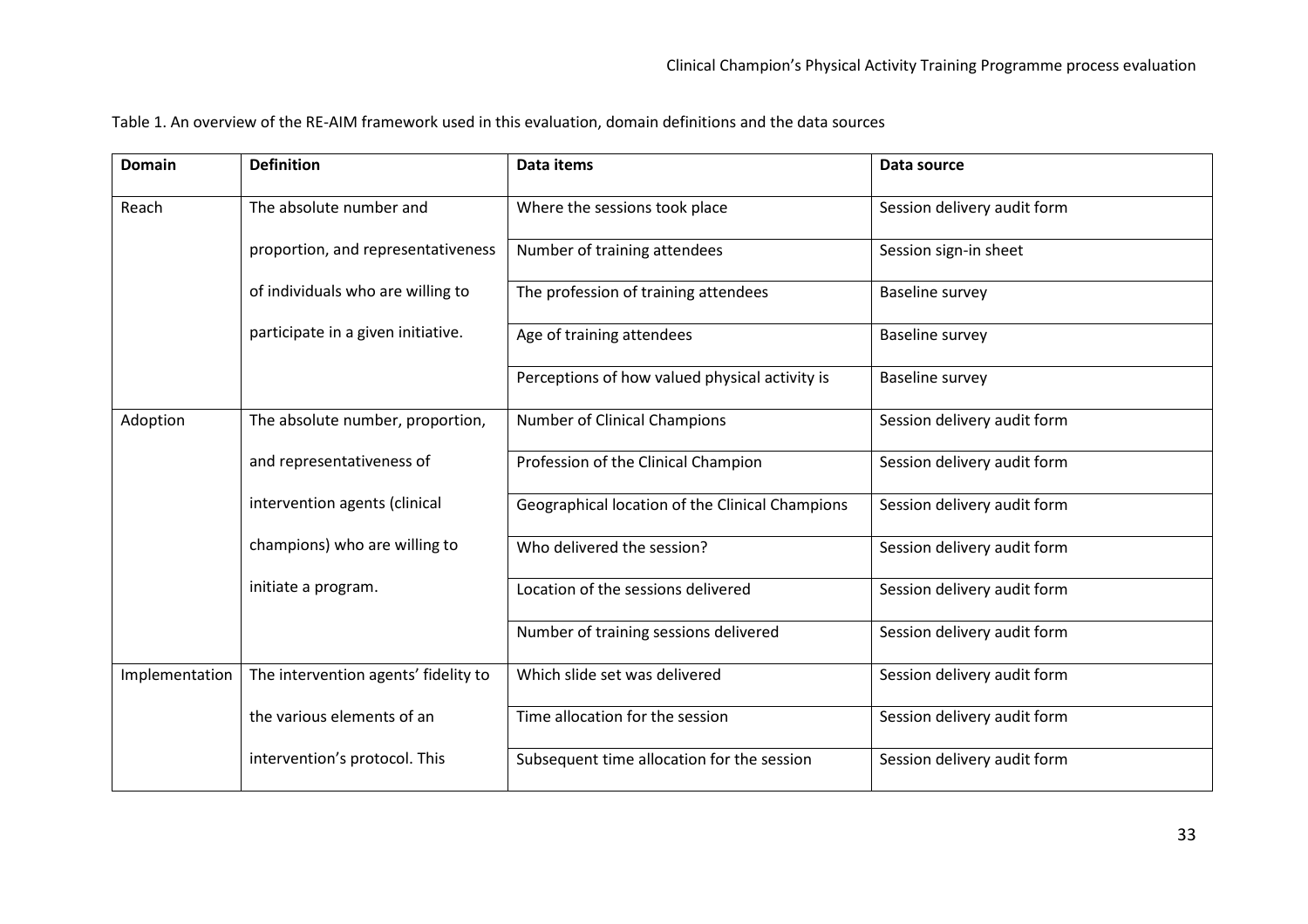| includes consistency of delivery as | Whether the training session formed part of a        | Session delivery audit form |
|-------------------------------------|------------------------------------------------------|-----------------------------|
| intended and the time and cost of   | wider training session                               |                             |
| the intervention.                   | Training attendees' satisfaction of the sessions     | 4-week follow-up survey     |
|                                     | All Clinical Champions: What went well and what      | Session delivery audit form |
|                                     | could have gone better                               |                             |
|                                     | <b>Nurse Clinical Champions: Perceived successes</b> | Interviews                  |
|                                     | and challenges of delivering sessions                |                             |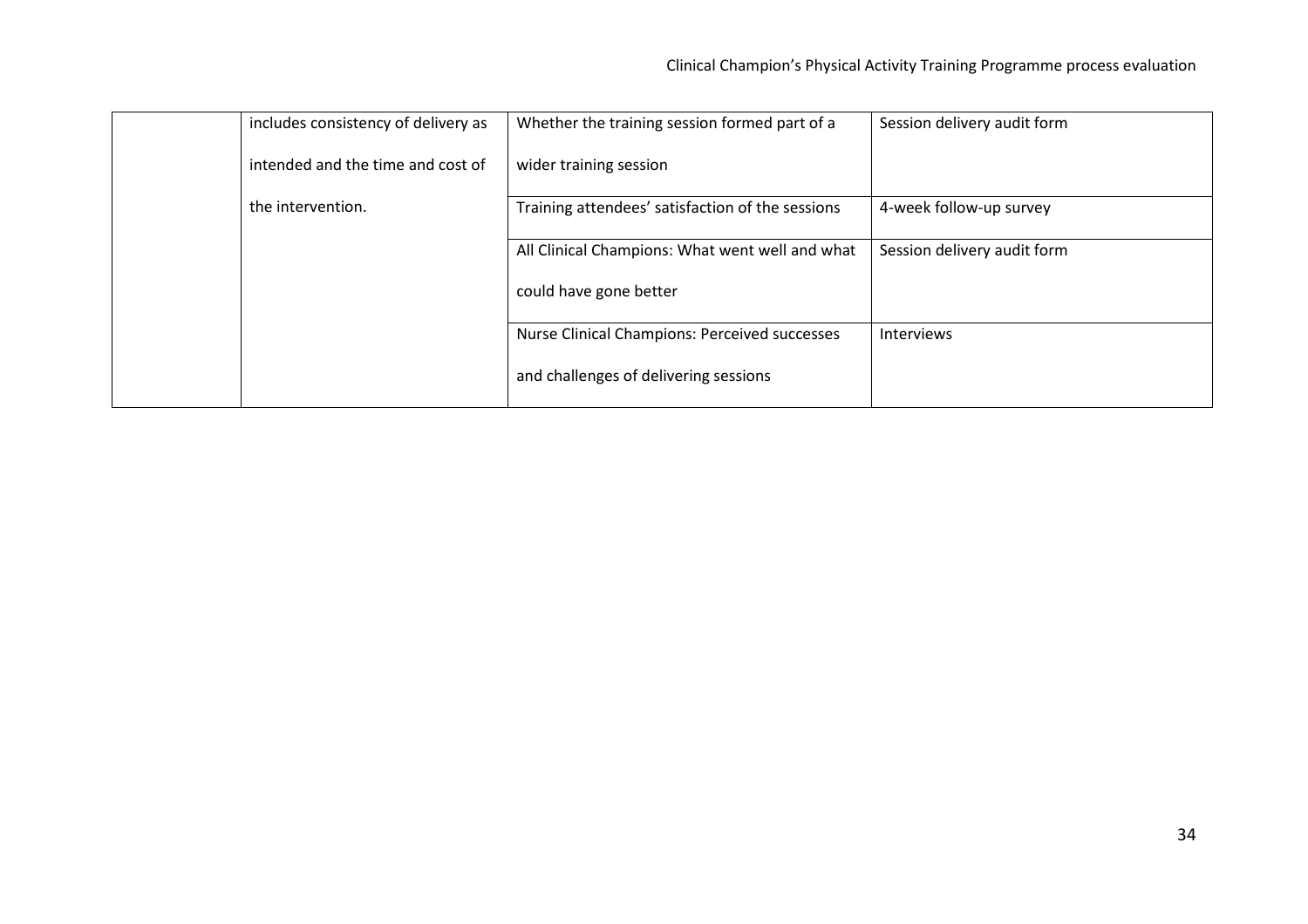Table 2. An overview of the Clinical Champions delivering the training programme

| <b>Healthcare profession of Clinical Champions</b>  | n (%)     |
|-----------------------------------------------------|-----------|
| Doctor/physician                                    | 17(37)    |
| <b>Nurse</b>                                        | 20 (43.5) |
| Allied Health Professional                          | 4(8.7)    |
| Other                                               | 5(10.9)   |
| Number of sessions delivered by Clinical Champions  |           |
| Doctor/physician                                    | 239 (48)  |
| <b>Nurse</b>                                        | 202(41)   |
| AHP                                                 | 44 (9)    |
| Other                                               | 12(2)     |
| Number of Clinical Champions by geographical region |           |
| London                                              | 8(17.4)   |
| North West                                          | 8(17.4)   |
| North East                                          | 5(10.9)   |
| <b>East Midlands</b>                                | 5(10.9)   |
| East of England                                     | 5(10.9)   |
| South West                                          | 5(10.9)   |
| South East                                          | 4(8.7)    |
| Yorkshire & Humber                                  | 3(6.5)    |
| <b>West Midlands</b>                                | 3(6.5)    |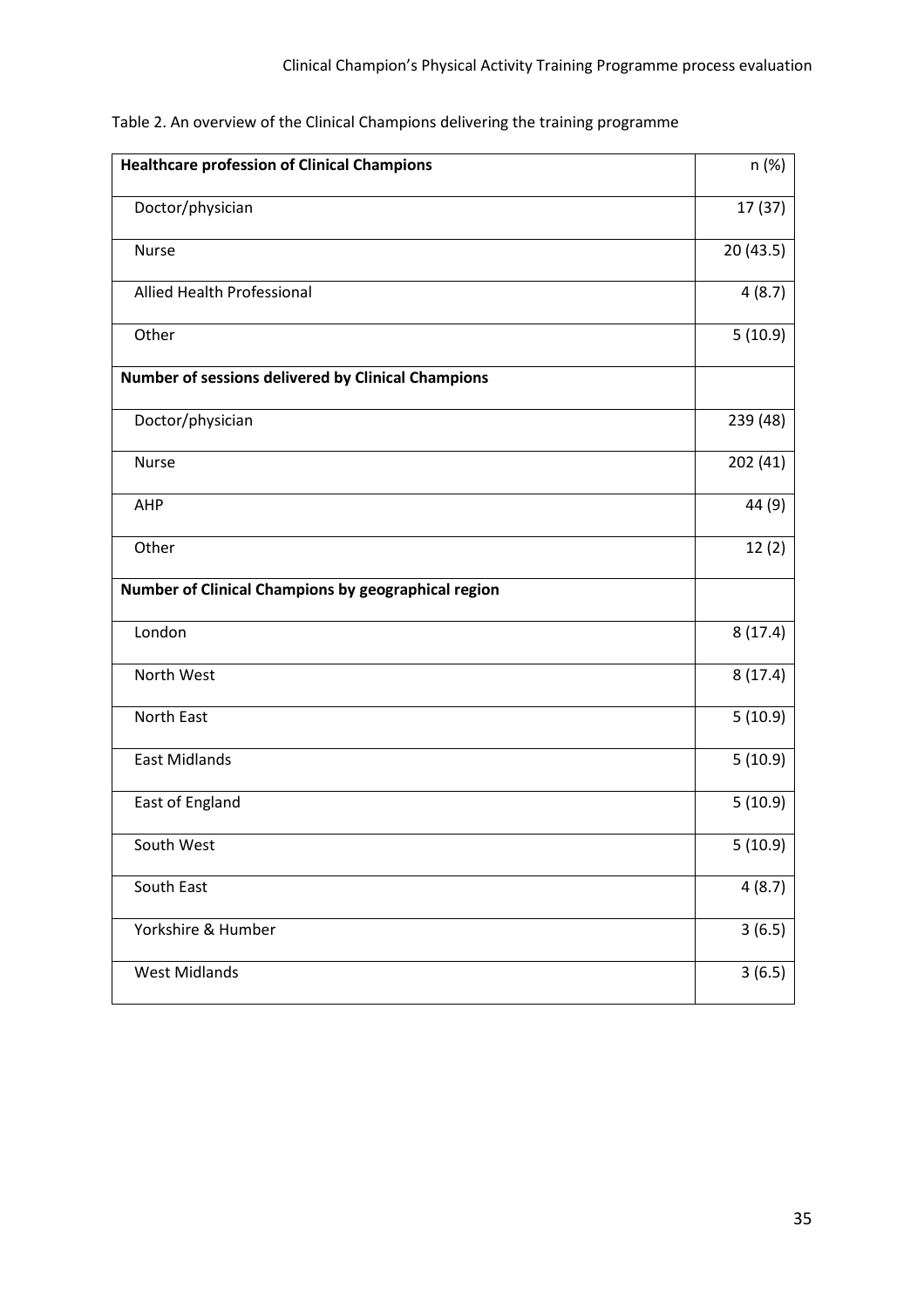Table 3. Training attendee and training session characteristics

|                                            | n (%)        |
|--------------------------------------------|--------------|
| Age                                        |              |
| 18-24 years                                | 985 (16.6)   |
| 25-34 years                                | 2,122 (35.7) |
| 35-44 years                                | 1,202 (20.2) |
| 45-54 years                                | 1,062 (17.9) |
| 55-64 years                                | 510 (8.6)    |
| 65 or older                                | 29(0.5)      |
| Unknown                                    | 35(0.6)      |
| Job role                                   |              |
| Doctor/physician                           | 2,099 (35.4) |
| <b>Nurse</b>                               | 1,145 (19.3) |
| Other AHP                                  | 1,079 (18.2) |
| Student                                    | 975 (16.4)   |
| Non-clinical                               | 252 (4.3)    |
| Other                                      | 378 (6.4)    |
| Unknown                                    | 17(0.3)      |
| Geographical region where training session |              |
| was delivered*                             |              |
| North West                                 | 111 (23)     |
| London                                     | 102 (21)     |
| East of England                            | 58 (12)      |
| South East                                 | 49 (10)      |
| <b>West Midlands</b>                       | 45 (9)       |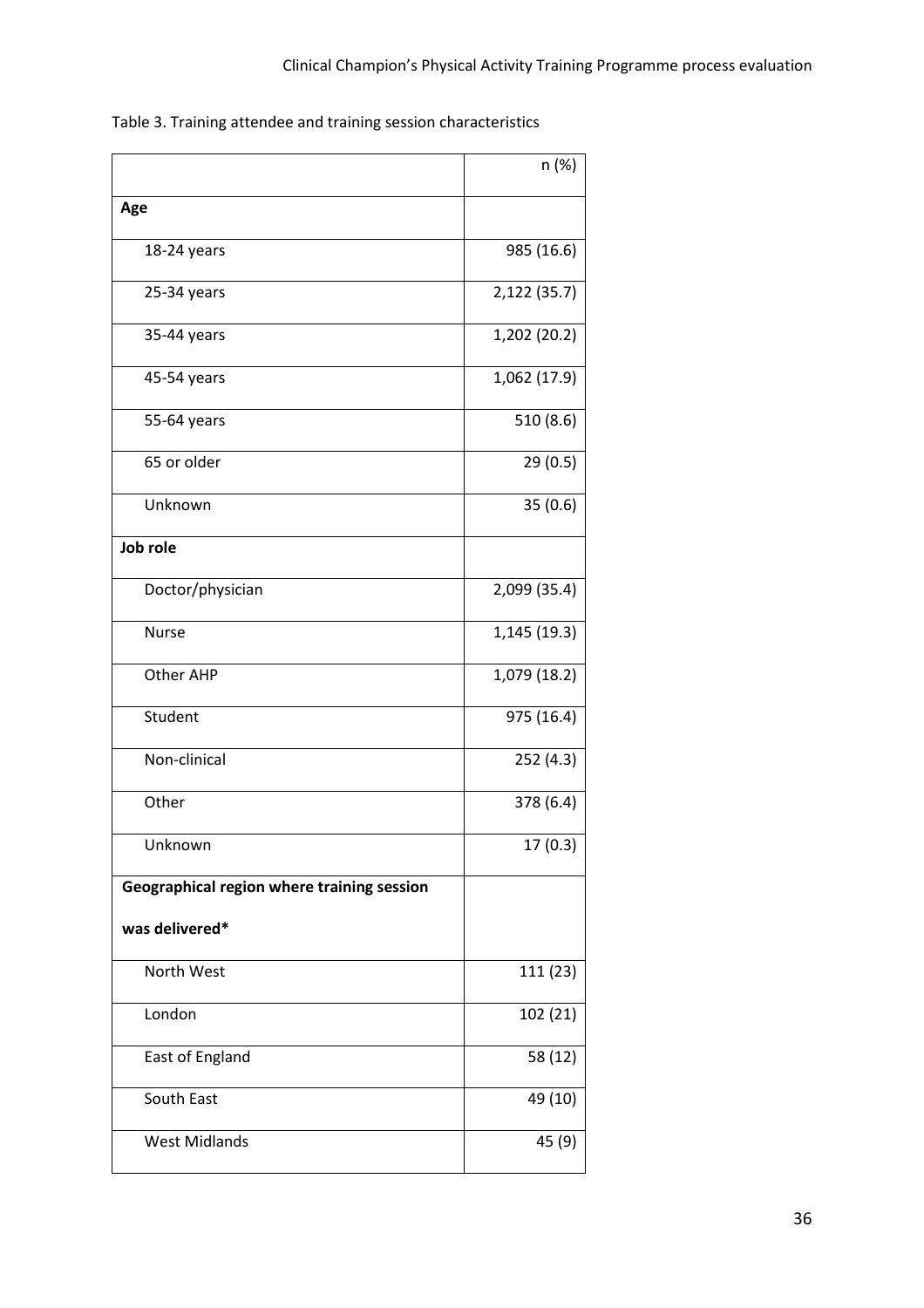| South West                     | 39(8)        |
|--------------------------------|--------------|
| Yorkshire & Humber             | 32(6)        |
| <b>East Midlands</b>           | 30(6)        |
| <b>North East</b>              | 23(5)        |
| Number of attendees by region* |              |
| London                         | 1,884 (21.6) |
| North West                     | 1,808 (20.7) |
| <b>West Midlands</b>           | 1,036 (11.9) |
| South East                     | 1,018 (11.7) |
| East of England                | 744 (8.5)    |
| Yorkshire & Humber             | 681 (7.8)    |
| South West                     | 652 (7.5)    |
| <b>East Midlands</b>           | 541 (6.2)    |
| <b>North East</b>              | 368 (4.2)    |

\*Total does not equal expected total as the region where the session took place was incomplete in

several sign-in sheets and session delivery audit forms.

Table 4. Number of training recipients by Clinical Champion profession

| Training attendees by profession |            |            |           |           |           |
|----------------------------------|------------|------------|-----------|-----------|-----------|
| Doctor                           | Nurse      | <b>AHP</b> | Studen    | Pharmacis | Other     |
| (physician                       | $(n=1418)$ | $(n=1018)$ | t         | t (n=186) | $(n=218)$ |
|                                  |            |            | $(n=989)$ |           |           |
| $(n=2116)$                       |            |            |           |           |           |